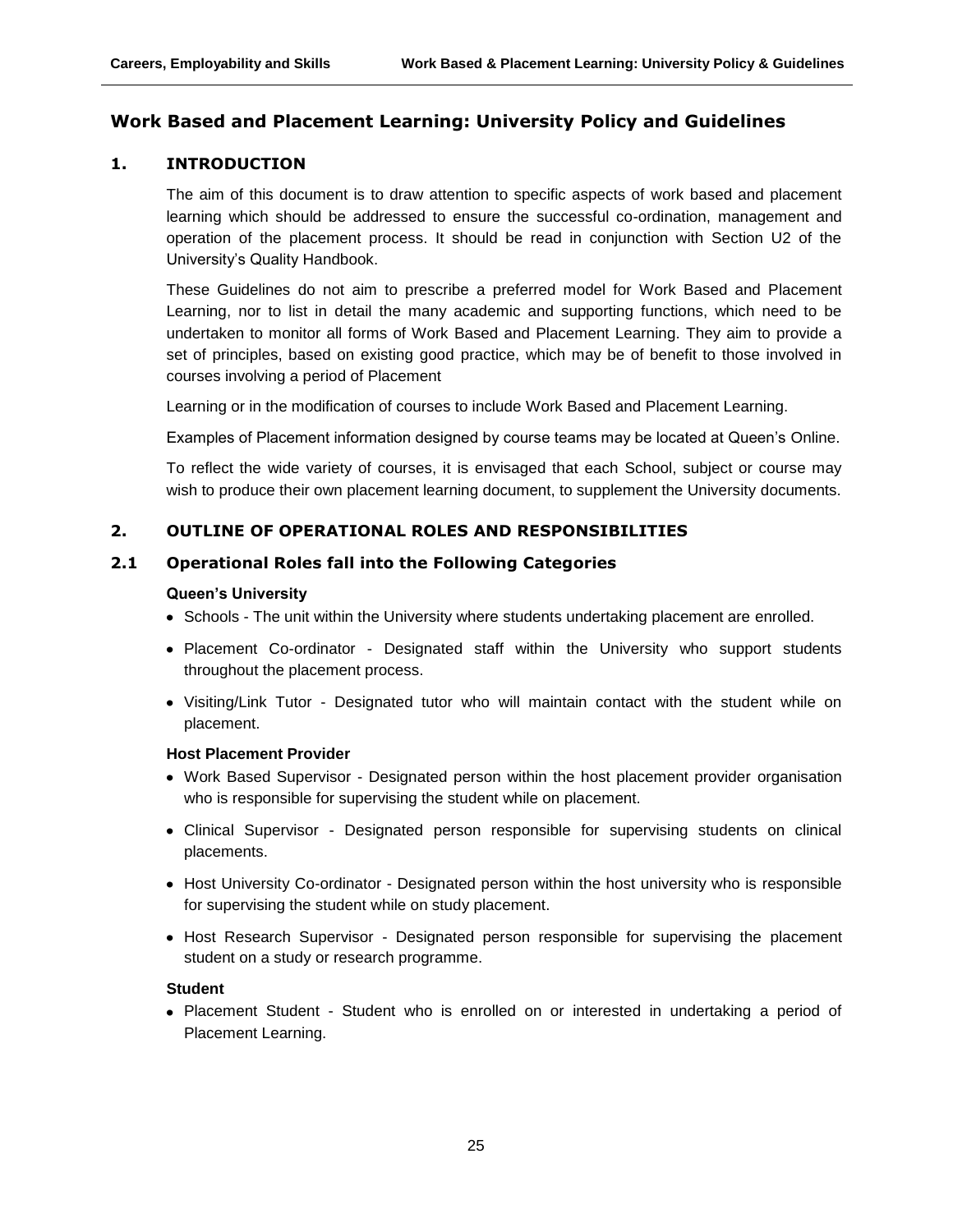## **2.2 Responsibilities**

- 2.2.1 Schools are responsible for:
	- Ensuring that information produced in relation to Work Based and Placement Learning is clear, unambiguous and consistent i.e. within School handbooks, University prospectuses, websites etc. To accommodate the requirements of students with a disability, all documents should be available in alternative formats.
	- Ensuring students are aware that placements must be approved by the School.
	- Developing a system to ensure that individual student placements are approved and appropriate to the degree specification.
	- Ensuring that the placement provider has appropriate Health and Safety arrangements in place and that all students are aware of both the placement provider's responsibilities and their own in relation to Health and Safety.
	- Making students aware of their responsibilities in terms of sourcing and securing individual placements and as representatives of the University while on placement.
	- Providing a visiting tutor or other appropriate person, for example, a link tutor, who will maintain contact with the individual student, in line with the procedures outlined in the School's handbook.
	- Making students aware of University policy regarding recognition, conversion and recording marks from placement (this includes all forms within the definition of Work Based and Placement Learning). Publicizing to prospective students any requirement to undertake a placement outside the University.
	- Ensuring that pre-placement programmes are appropriate to the needs of students and based on guidelines identified in Section 3 of this document.
	- Ensuring that intended learning outcomes for Work Based and Placement Learning are appropriate to the placement being undertaken and are explicit in the specific degree programme specification.
	- Ensuring that learning opportunities are appropriate and consistent with University guidelines on Work Based and Placement Learning and, in the case of students with a disability, adopting a flexible approach, where appropriate, in order to enable learning outcomes to be achieved.
	- Providing written guidelines with specific reference to learning outcomes and assessment for students, placement providers, visiting tutors and placement co-ordinators.
	- Ensuring accurate records are kept for monitoring purposes on all aspects of placement learning, for example, securing placements, contact with students and complaints.
	- Seeking feedback from placement providers and students regarding the process by which placements are secured and placement allocated.
	- Organising a reorientation to university life and study following a period of placement away from the University.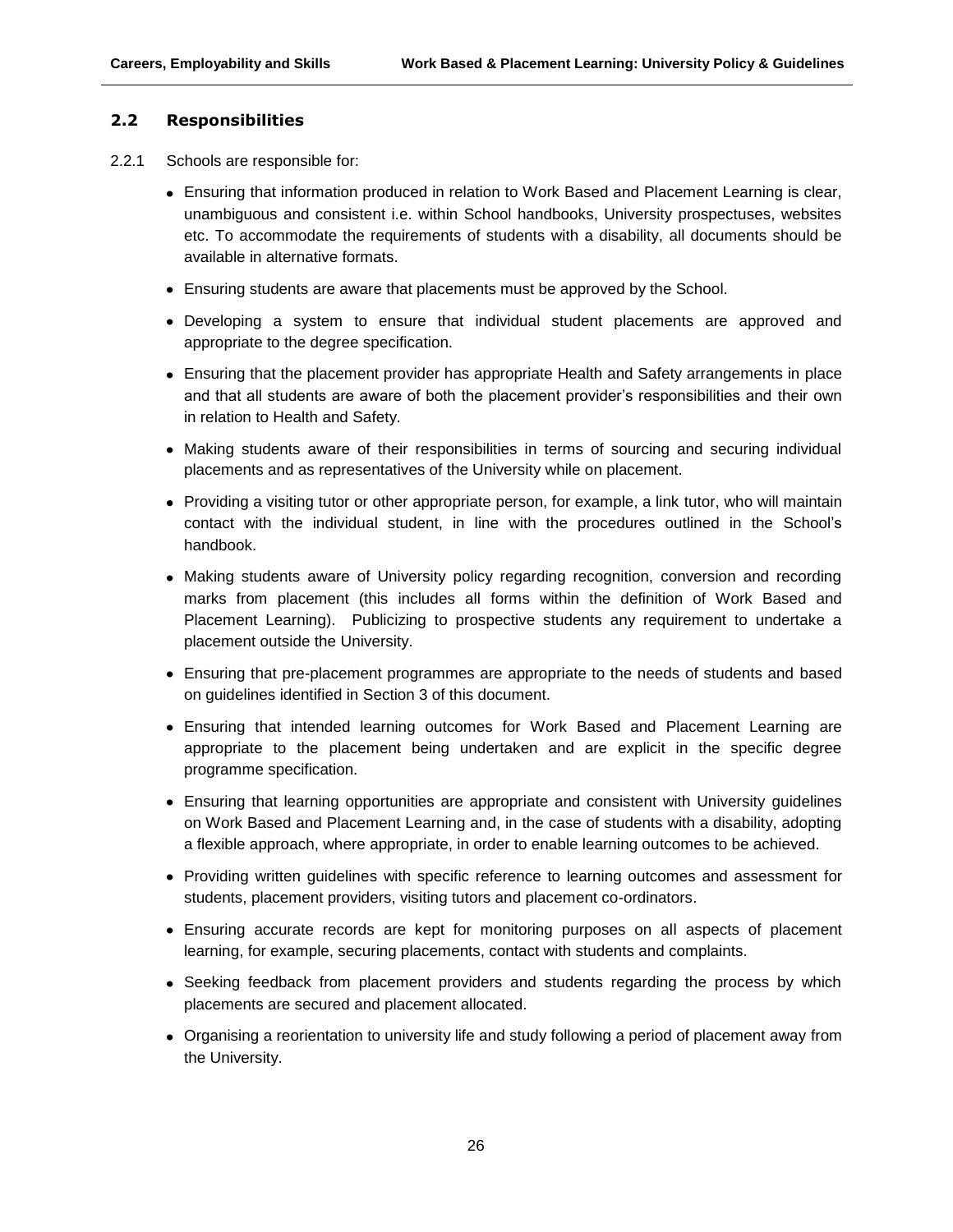- 2.2.2 The Placement Co-ordinator is responsible for:
	- Ensuring students are made aware of resources to help them source appropriate placements.
	- Co-ordinating, managing and monitoring the work/study placement process and reporting to the Head of School.
	- In the case of students with a disability ensuring, where appropriate, that "reasonable adjustments" in host organisations have been made. Guidance and support on all aspects of disability will be provided by Disability Services.
	- Monitoring students' progress by receiving necessary documentation from student, host provider and visiting or link tutor.
	- Liaising with placement providers (employers/host institutions) and, in particular, ensuring that the nominated Work Based Supervisor/host University Co-ordinator is aware of the aims of the placement and the assessment criteria at the start of the placement.
	- Arranging for visiting tutors to carry out the placement visits as appropriate.
	- Obtaining confirmation from the placement provider that the student will be covered by employer and public liability insurance. (See Placement Health and Safety checklist in the Conditions of participation (UK) document.)
	- Ensuring compliance prior to and during placement by monitoring Health and Safety arrangements for placements, ethical considerations, Intellectual Property Rights (IPR) and equality of opportunity for students.
	- Arranging, where appropriate, the presentation panels on completion of the placement.
	- Any other subject specific duties which are associated with the role.
- 2.2.3 A Visiting/Link Tutor should:
	- Be familiar with the course regulations and the assessment requirements for the students visited.
	- Contact each student, preferably with a visit, to discuss progress, provide course information, check log books/diaries and complete assessment forms.
	- Contact the host Placement Supervisor and discuss the student's progress, assessment, clinical/professional/technical reports or projects.
	- Report to the Placement Co-ordinator any relevant matters relating to Health and Safety, ethical considerations, IPR, and confidentiality.
	- Monitor the quality of the placement to ensure that learning opportunities are appropriate.
	- Complete a written report on the visit (including an assessment) and return it to the Placement Co-ordinator.
	- Endeavour to foster further links between the organisation and the University with a view to developing strategic alliances in the form of research collaboration, student sponsorship, input to curriculum content and design.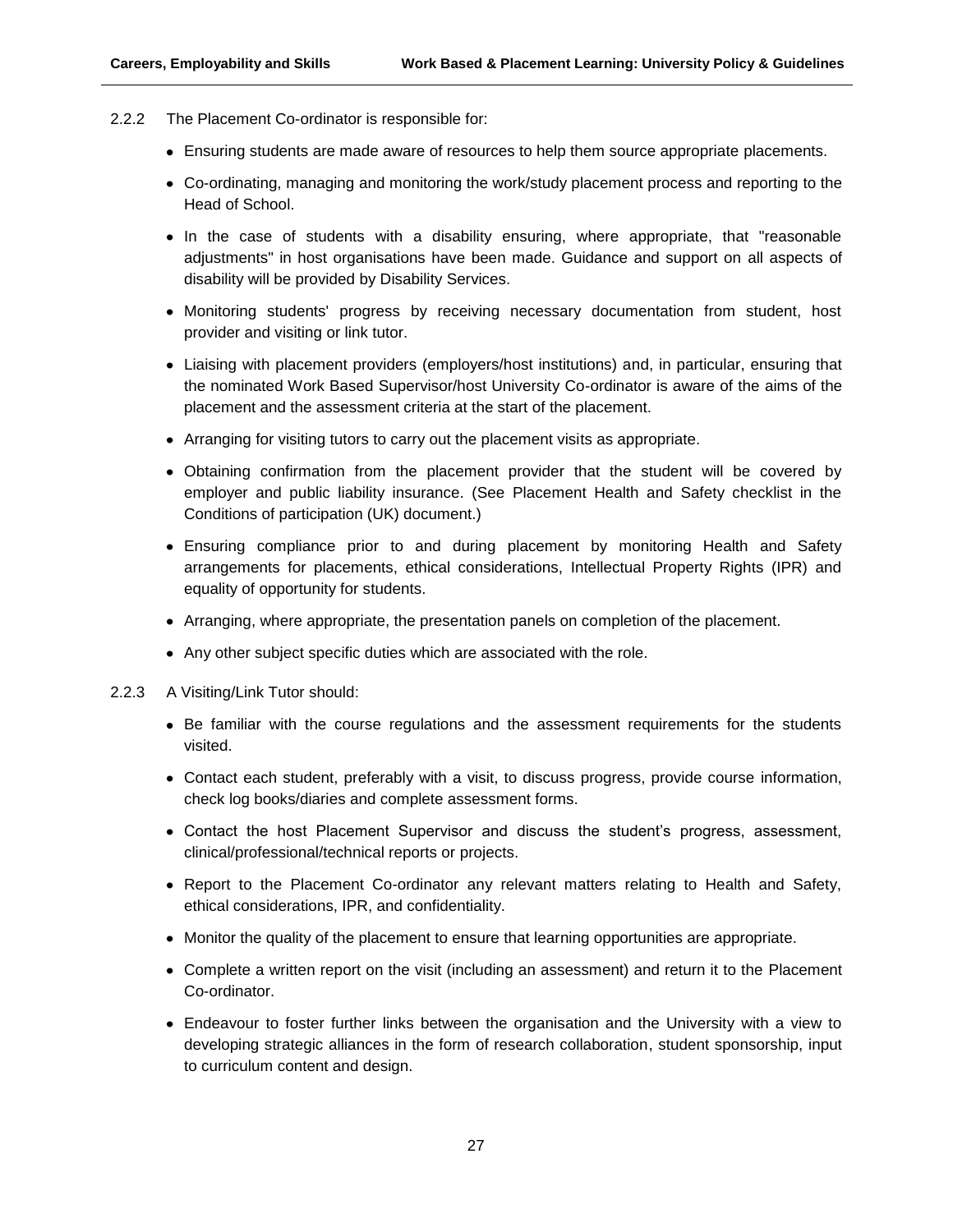- 2.2.4 A Work Based Supervisor will:
	- Be directly responsible for the student while on placement.
	- Prepare a work programme in consultation with the student and the placement and/or visiting tutor.
	- Arrange a programme of induction to the workplace for the student, and continue to provide sufficient instruction to maximize the effectiveness of learning during the placement.
	- Arrange regular meetings with the student to discuss progress.
	- Monitor the progress of the student and complete assessment forms as required.
	- Notify the Placement Co-ordinator of any problems which may arise.
	- Meet with the visiting tutor to discuss student progress.
- 2.2.5 A Clinical Supervisor should:
	- Schedule and monitor the student's training and assessment programme.
	- Ensure that each student obtains the required clinical experience for each particular placement.
	- Organise tutorials, demonstrations and seminars as necessary.
	- Complete the student's evaluation for the placement and return the evaluation, along with all assessment marks, to the Placement Co-ordinator according to the required timetable.
	- Liaise between the organisation and the Placement Co-ordinator.
	- Ensure that the placement evaluation is completed by the student.
	- Ensure that the clinical supervisor evaluation is completed by the supervisor.
	- Ensure that all of the above are compliant with professional body accreditation and Fitness to Practise.
- 2.2.6 A Host University Co-ordinator will:
	- Be directly responsible for students while on placement.
	- Prepare a study programme before departure in consultation with the student and the Placement Co-ordinator. This programme may be subject to amendment on arrival.
	- Provide an orientation programme where possible.
	- Notify the School Placement Co-ordinator of any problems which may arise.
	- Provide a transcript of marks to the student and to the Queen's University Co-ordinator at the end of the placement.
- 2.2.7 A Host Research Supervisor will:
	- Be directly responsible for students while on placement.
	- Prepare a study and research programme before departure, in consultation with the student and the School Placement Co-ordinator.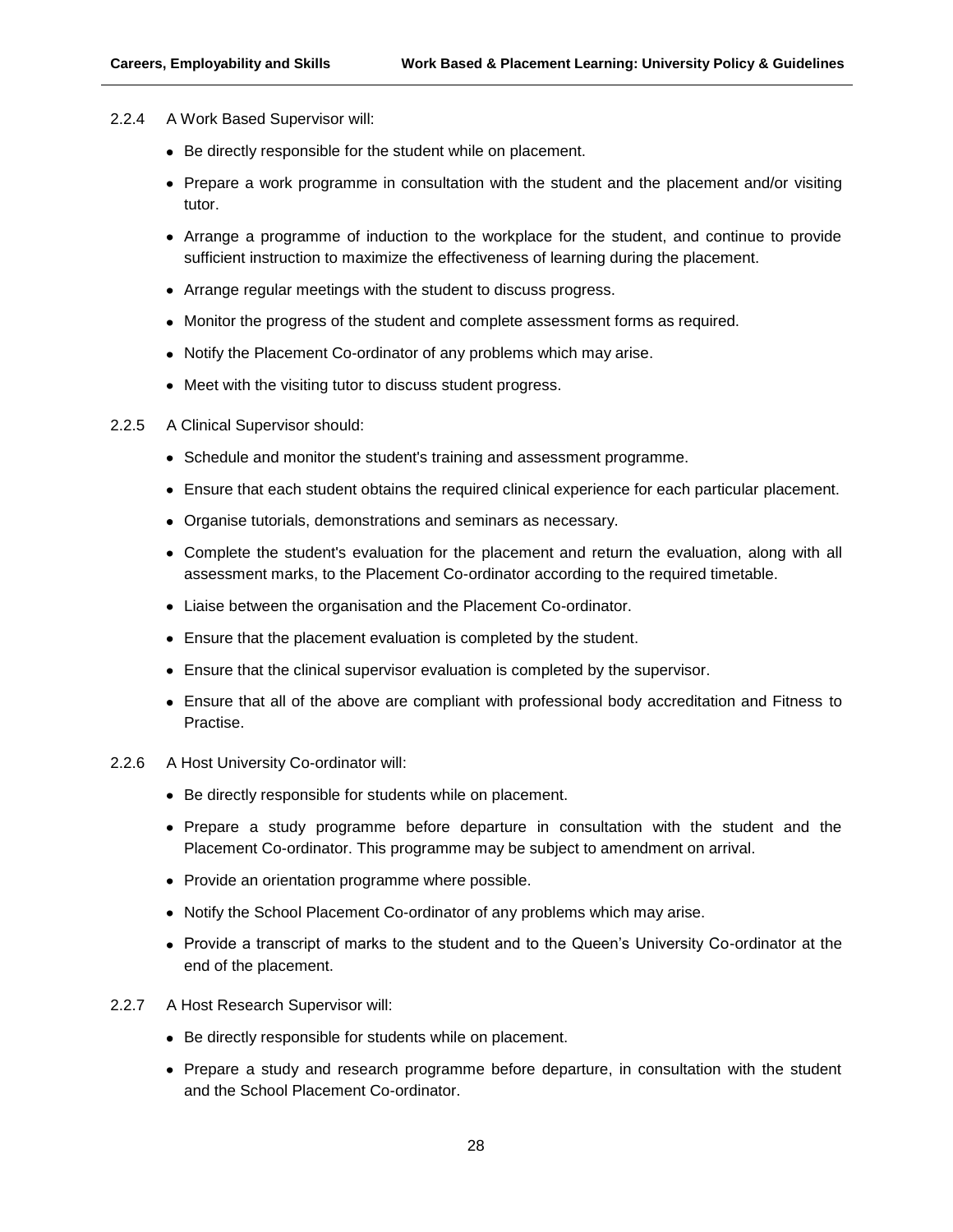- Provide an orientation programme where possible.
- Provide academic and pastoral support for the student.
- Ensure the provision of necessary facilities (eg. computing, laboratory).
- Notify the School Placement Co-ordinator of any problems which may arise.
- Provide a report/transcript of marks at the end of the placement.
- 2.2.8 The Placement Student is responsible for:
	- Finding his/her own work/study placement, if appropriate, given the assistance, resources and information provided by the Placement Co-ordinator, academic staff, Queen's International, Careers, Employability and Skills (CES).
	- Ensuring that if they secure their own placement that they seek approval from the School.
	- Failure to do so will result in the placement not being recognized.
	- Informing the Placement Co-ordinator of any health issues, including any disability, which may affect their Health and Safety on placement.
	- Completing the Health and Safety checklist as directed by the Placement Co-ordinator.
	- Where necessary, maintaining and making available all appropriate documentation for inspection by the Visiting Tutor during visits.
	- Ensuring that all documentation specified by the Placement Co-ordinator is submitted at the end of the placement by the required date.
	- Complying with the placement provider's terms and conditions of employment/and or enrolment. This includes abiding by all rules and regulations and attendance at any briefings in relation to policy issues e.g. company Health and Safety Policy.
	- Knowing about the Health and Safety aspects of placement, particularly the individual's and placement provider's responsibilities and what should be covered in induction.
	- Personal conduct which upholds and enhances the good standing and reputation of the University.
	- Contacting the designated person within the School if a problem arises relating to the work/study programme and also general Health and Safety matters.

# **3. PLACEMENT APPROVAL**

#### **3.1 Establishing a Placement**

Schools should publish their procedures for managing any placements required as part of Degree/Diploma programmes. It is the responsibility of Schools to ensure that all of their partner institutions/employers reach the required standards. In developing student placements, the School should ensure where appropriate that the learning content and outcomes accommodate the requirements of any relevant accrediting professional and statutory bodies.

The Degree/Diploma programme specification should indicate clearly the contribution of the placement to the learning and assessment process.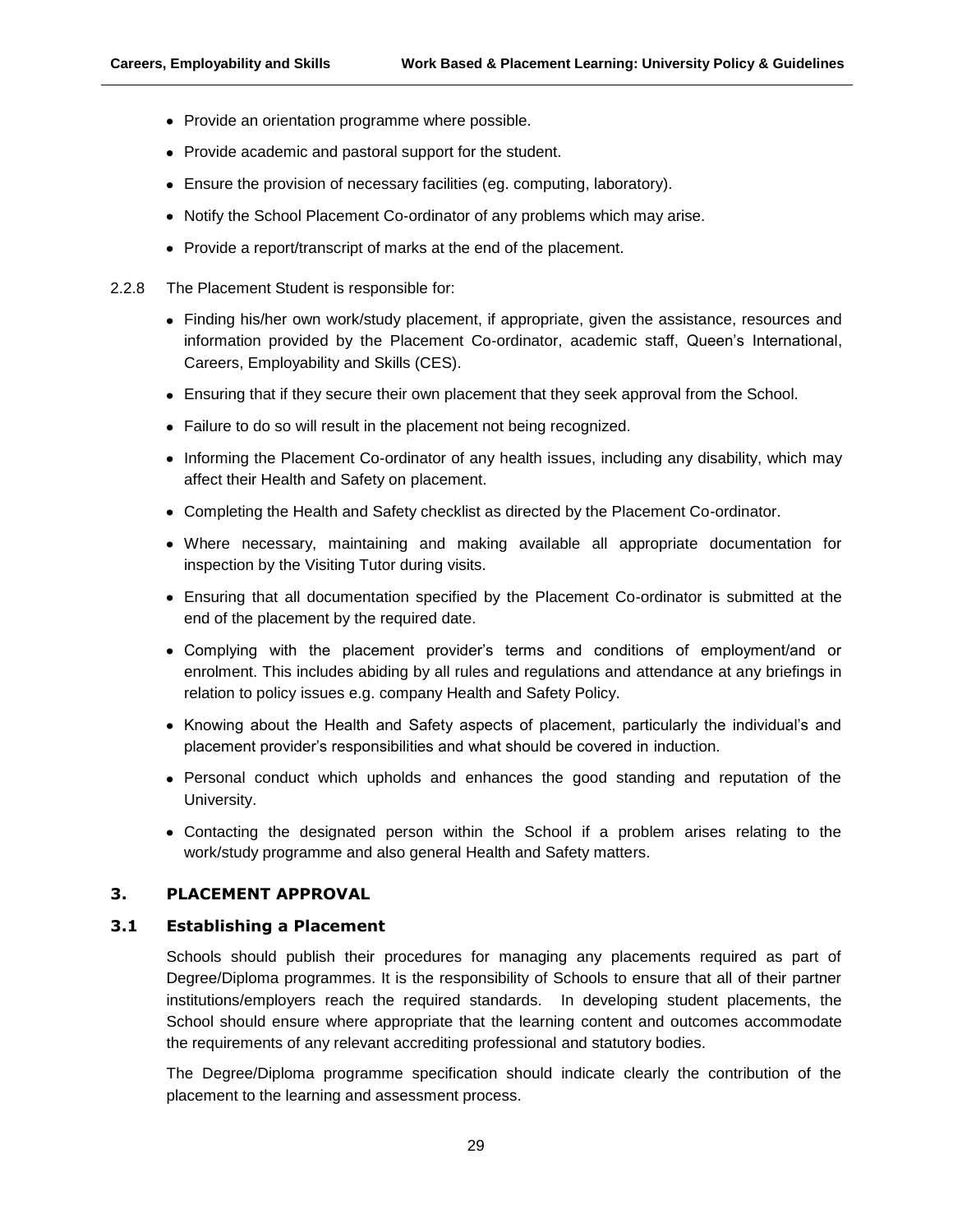The provision of placements should promote equality of opportunity for students, as encouraged by the University and required under anti-discrimination legislation relating to equal opportunities, disability discrimination and sex discrimination. Where required, advice should be sought from the University's Equal Opportunities Office or Disability Services.

Where appropriate, there should be a formal written agreement between the placement provider and the School [see examples in Appendix 5]. The agreement may take various forms depending on the nature of the placement, for example, an exchange of co-operation agreement directly with the partner, or a formal contract for an industrial work placement/teacher training position, listing the responsibilities of the parties.

Regular contact between University staff and the placement partners is essential for ensuring successful placements. Each School should have a nominated Placement Co-ordinator carrying overall responsibility for managing placements. The School should have on record the name of the main contact person at the placement location.

Regularly used placement providers should be visited occasionally by the School Placement Coordinator, ideally while a student is present, to evaluate the success of the arrangement and to discuss any matters of concern. Professional courses may have specific requirements in this regard. This may not always be an annual visit, particularly in respect of international placements, but the School should have a clear policy relating to the frequency of such visits. Schools should note that limited funding exists towards travel costs for such visits to students within the Socrates-Erasmus programme.

As part of their Pathway Reviews, Schools should regularly review their range of placement providers, to ensure that high standards of academic quality and support are maintained.

#### **3.2 Risk Assessment**

Schools must ensure, in so far as possible, that students are not 'at risk', in terms of their health, safety or well-being, by being placed with a particular host organisation. A risk assessment should be carried out for all providers to include Health and Safety and student support arrangements and, in the case of study/research placements, the suitability of the host institution in respect of the host's academic status [see Risk Assessment Checklist- Appendix 4]. Only when satisfied that such suitable arrangements are in place should such a placement be approved. Such arrangements should be monitored during and after the placement to ensure that the initial risk assessment is valid.

Schools must also ensure that the student has been properly prepared for the placement in terms of general Health and Safety training, specific Health and Safety training that the host provider may not cover, and information on the host institution/industry, country or culture, which may have a bearing on the student's health, safety or well-being during the placement (section 3.3 below).

# **3.3 Health and Safety and Insurance Issues**

#### *Health and Safety*

The University has to be able to demonstrate that it has taken reasonable steps to ensure the Health and Safety of its students while on placement. In the case of UK placement providers, this involves ensuring that providers are covered by, and comply with, national Health and Safety guidelines (using the Placement Health & Safety Checklist and Agreement). A School must not approve placements which it has reason to believe are unreasonably hazardous (e.g. involving working at a height or with heavy machinery). Where a student arranges his/her own placement,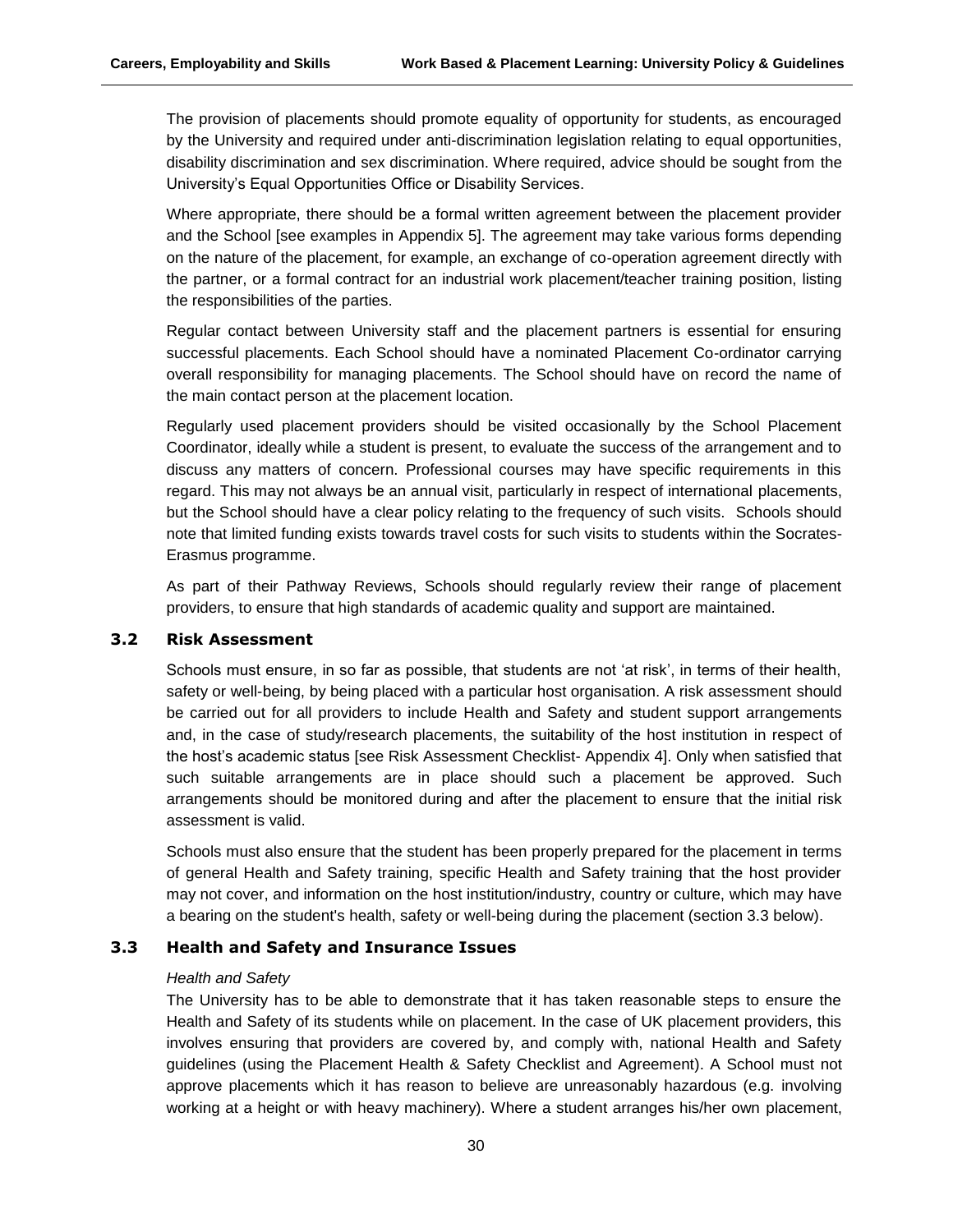the student must take responsibility for assessing the level of risk involved and passing information to the School. If in doubt about any particular arrangement, the School concerned should consult the Finance Directorate.

Schools must therefore:

- Ensure that overseas locations are offered to students with due regard for Foreign Office guidelines on the safety of travellers and residents in specific countries abroad.
- Ensure that, where the nature of work carries particular identified risks, appropriate precautions are taken. Contact the University Safety Service for guidance.
- Give students going abroad advice about personal safety in the context of the country to which they will travel.
- Make students aware of their responsibility for their own Health and Safety and that of others during the placement.
- Where students are to arrange their own accommodation, give them reasonable advice about this and ensure that they understand their own responsibility for their safety while on placement. In some cases the International Office may be able to advise.
- Ensure that students understand the insurance arrangements under which they are undertaking the placement and have taken out appropriate personal insurance.
- Remind students to seek medical advice about vaccinations for placements abroad.
- Remind students with ongoing medical conditions to take advice from their GP and insurance company to ensure that they have the necessary cover.
- Provide emergency contacts for students with staff at Queen's and, if possible, in the host location and ensure that any supervisors or named contacts in the host organisation also have Queen's staff contact details.
- Ensure that Health and Safety issues are covered in discussion with the students and placement providers during any pastoral visits made to the students on placement.
- Ensure that Health and Safety issues are included in student feedback on the placement, within questionnaires and in debriefing sessions.
- Ensure that any issues raised are discussed with the placement provider through any agreed procedures for the review of the placement scheme or, if necessary, as a matter of urgency outside the review process. Such discussions must be documented. A placement location where reasonable Health and Safety cannot be guaranteed must be withdrawn. In extreme cases students should be brought home from the placement location.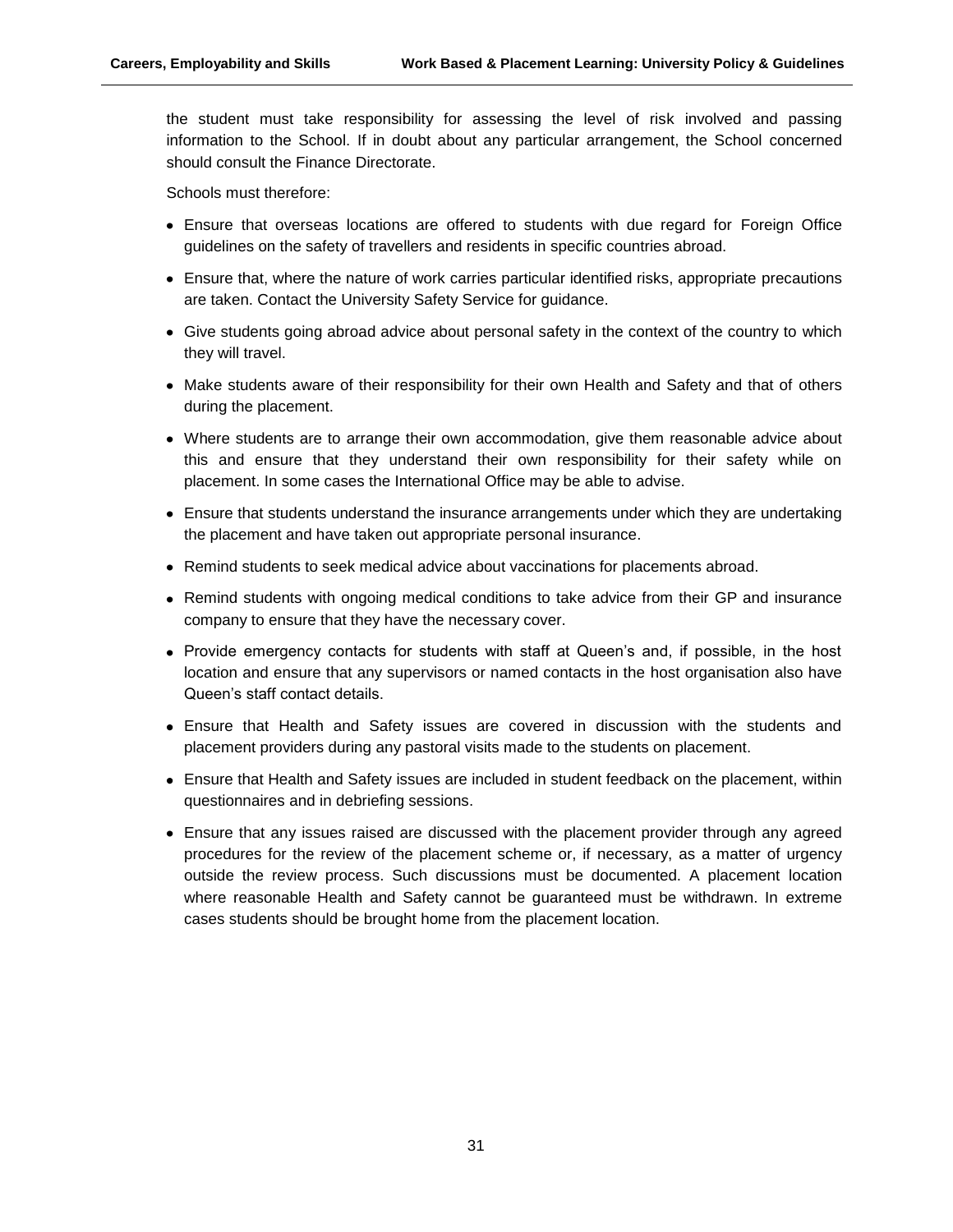*Insurance*



# **INSURANCE GUIDE TO STUDENT PLACEMENTS**

# **Introduction**

Insurance is a means of transferring risk by providing a financial recompense in the event of a loss or injury. Insurance for student placements needs to be considered from the various perspectives of what could go wrong and who can be adversely affected.

The purpose of this guide is to provide a summary of the University's insurance cover that is relevant to student placements, including the procedures to adopt for ensuring that all placements are adequately covered.

The University owes a duty of care to its students and this guide applies equally to both undergraduate and postgraduate students who may be considering a placement either within the UK or abroad.

# **Student Placements**

A placement is a period(s) of study/work away from the University that may contribute to the student's module or course of study. For the purposes of insurance, all student placements are categorised into **compulsory** and **optional**.

**Compulsory placements** are all placements which form an *integral element of the student's course of study*. These include any of the following:

- 'Year out' placements
- Short term and summer vacation placements
- Study abroad (e.g. Erasmus)
- Field work/trip including study tour

The University's insurance cover **automatically applies** to these placements.

**Optional placements** are not an integral part of a course of study, but are *closely related to the subject studied*. These include:

- 'Year out' placements
- Short term and summer vacation placements
- Field work/trip including study tour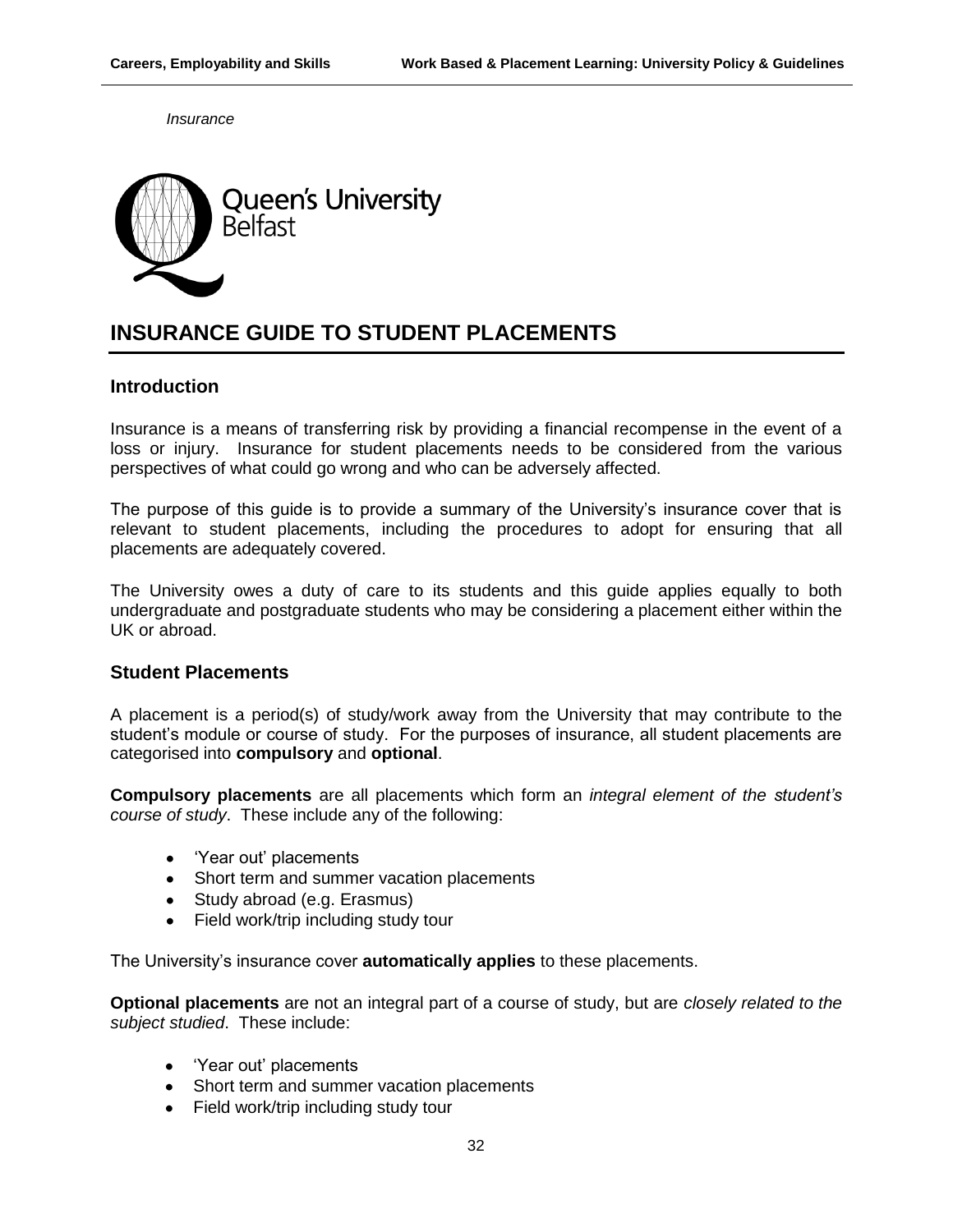• Overseas electives

The University's insurance cover **does not** automatically apply for optional placements, and they are considered on individual basis, subject to the following (submitted to the Insurance Section, email: insurance@qub.ac.uk):

- a) a request from the student, in writing, outlining how the proposed placement will benefit their studies/career, **and**
- b) a confirmation from the student's tutor/course adviser, in writing, that the placement is relevant to their course of study.

NB: The University will not provide indemnity to any student placements outside of the above categories.

# **Main Insurance Policies**

Insurance cover required for student placements may vary depending on the nature of the placement and the cover held by the placement provider. Outlined below are the policies held by the University, which should meet the requirements of most placements. If an additional cover is required the University may negotiate this with the insurers on individual basis.

## Liability Insurance

# *Public Liability*

The University holds Public Liability insurance to cover its legal liability for loss, damage or injury to third parties. This insurance protects the student on placement for loss, damage or injury caused to the placement company if the University is found to be legally liable. The same policy covers the student for loss, damage or injury they may suffer themselves if the University is found to be legally liable.

# *Employer's Liability*

The University cannot provide insurance to cover the legal liability of the placement company. In the UK placement students are covered by the placement company's Employers Liability insurance, which all employing companies are legally required to hold. Although it is not a legal requirement, all reputable UK employers should also purchase a public liability policy, which will protect the student against claims brought against the placement provider.

Outside the UK there are little or no legal requirements on an employer to hold the above insurances and the position becomes more complex. Please refer to the *Insurance Procedures for Student Placements* section of the guide for further details.

# Personal Accident and Travel Insurance

The combined Personal Accident and Travel Insurance Policy held by the University provides all students with Personal Accident cover, which pays a fixed amount in the event of serious injury or death. This cover extends to placements both in the UK and overseas.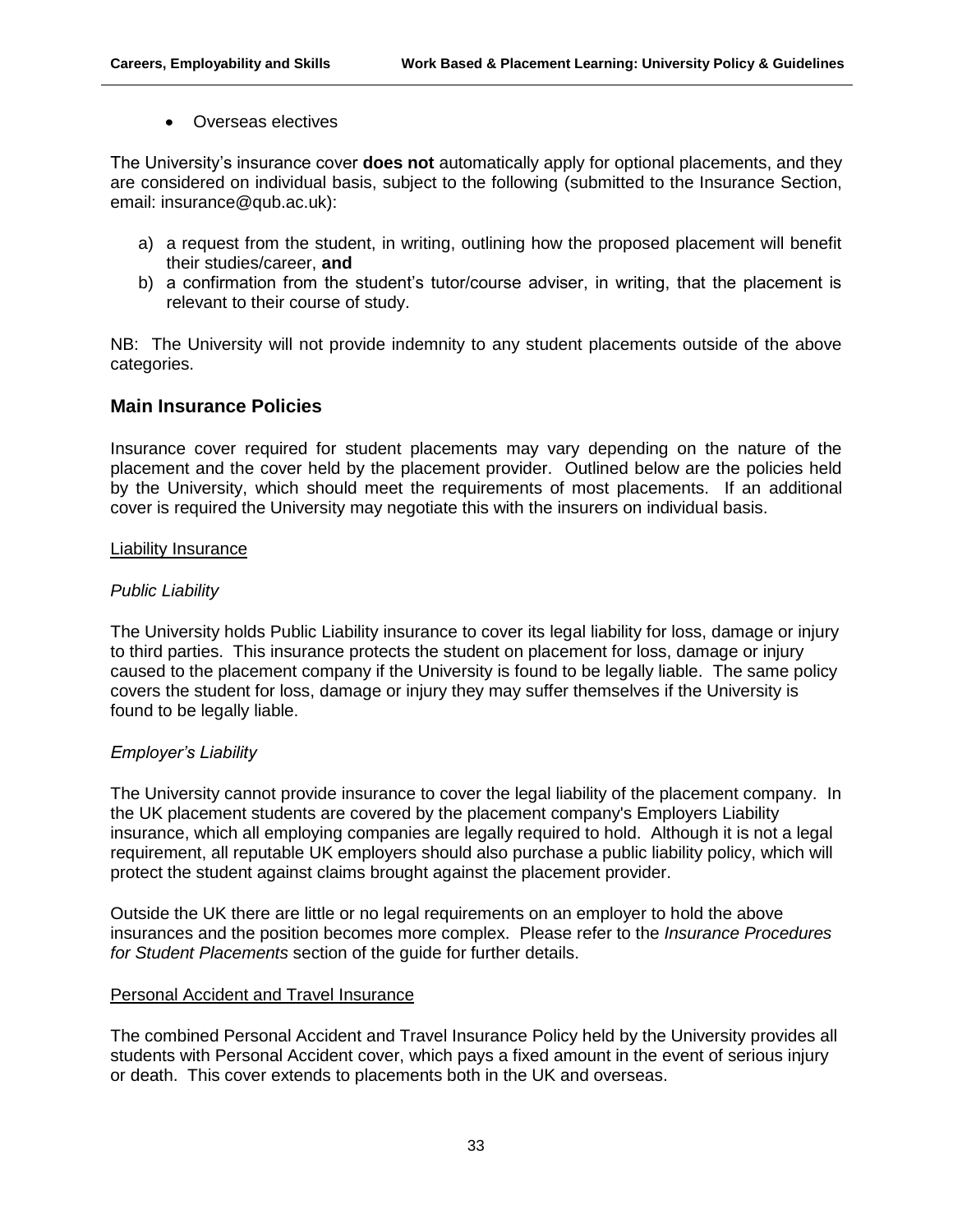The University's Travel Insurance policy affords further cover for emergency medical and repatriation expenses for all students on placements outside of Northern Ireland. It also includes benefits for cancellation and curtailment of travel arrangements**,** luggage delay, loss of personal belongings etc (for full list of benefits and limits contact Insurance Section, email: [insurance@qub.ac.uk\)](mailto:insurance@qub.ac.uk).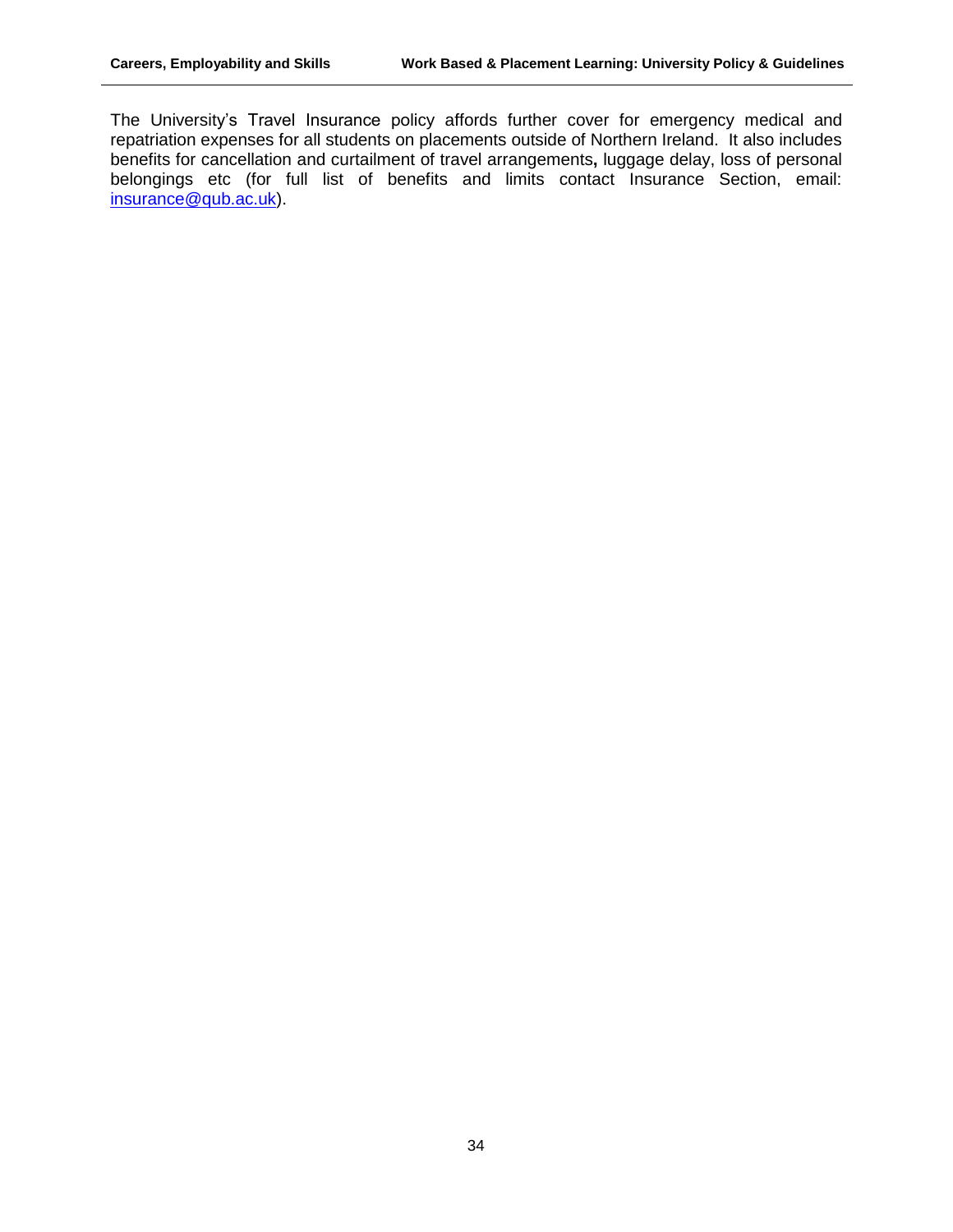#### Professional Liability

The University's Professional Liability insurance does not apply for student placements and the expectation is that this is covered by the placement provider, not least because only the placement provider is in a position to manage the professional and business activities of the student.

#### Motor Insurance

If the student is required to use their personal car for the activity of the placement, they need to check that cover is either offered by their personal motor policy or by the placement company. The University's Motor Insurance will not apply in this instance.

# **Insurance Procedures for Student Placements**

# 1. Injuries to the Student during the Course of Work on Placement

## *UK Placements*

Within the United Kingdom the placement provider is responsible for the health and safety of the student whilst on placement as if the student were their employee. Most employers are required to hold Employers Liability (EL) insurance and there is an agreement among the UK insurance industry that work experience persons will be regarded as employees by all UK insurers and covered by EL policies.

In all cases of student placements, the placement organisers should forward the University's **Indemnity Form** (Appendix 1) to the employers for completion. If the relevant policies are not held by the employer, the placement details must be referred to the University's insurers for approval (contact [insurance@qub.ac.uk\)](mailto:insurance@qub.ac.uk).

Some employers are exempt from the compulsory insurance requirement. Notably these include government bodies and family operations. Government departments may seek to contract out of their legal responsibility for the health and safety risk to placement students and transfer the risk (and the need for EL insurance) to the University. Our insurers have been prepared to cover these placements on an individual basis **subject to prior notification** (contact [insurance@qub.ac.uk\)](mailto:insurance@qub.ac.uk).

# *International Placements*

When students are placed overseas the position becomes more complex. The employers may refuse to accept the responsibility for student's injuries at work and attempt to transfer the risk to the University. The University's insurers can cover these placements on an individual basis **subject to prior notification and depending on the contract terms.** 

Accordingly, placement organisers, when seeking information as regards a placement overseas should forward the University's **Indemnity Form** to the employers for completion. If the relevant policies are not held by the employer, the placement details must be referred to the University's insurers for approval (contact [insurance@qub.ac.uk\)](mailto:insurance@qub.ac.uk).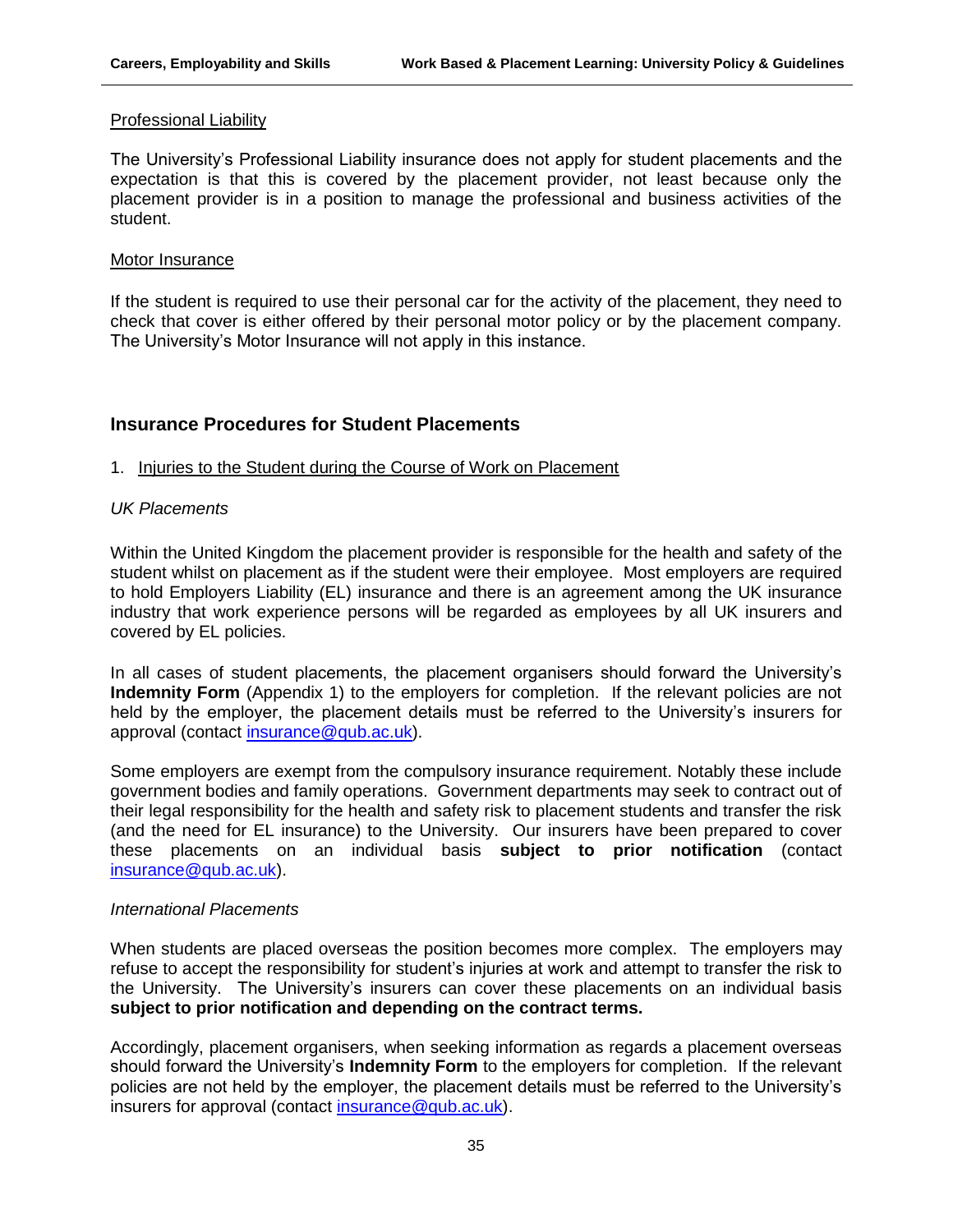If there is no requirement in the country concerned for EL type insurance then the student needs to be aware they have no/little legal protection and be advised accordingly by the placement organiser. In such circumstances, the University holds its own Personal Accident insurance. The basis of cover is worldwide for any student, whilst they are engaged in their occupation with the University (excluding daily travel between their normal residence and place of work) but it is not a replacement for Employers Liability cover.

Some countries may require EL type insurance (also known as Workman's Compensation insurance) to be placed locally. A notable example is Australia. This will be cost-prohibitive; so unless the placement provider can offer the necessary cover, or the Workers Compensation bought/funded, the placement **cannot** go ahead.

## 2. Students' Liability for Injuries and/or Property Damage to Third Parties during the Placement

# *UK Placements*

Within the UK, employers are vicariously responsible for the negligent acts of their employees including students on placement, if such acts cause injury to others. This liability will be covered by the placement provider's EL policy – see above.

Vicarious liability does not apply if the student acts in a wholly unpredictable and irresponsible manner in which case the individual student may be held personally liable. In most circumstances, as the provider is responsible for supervising the placement student during their duties, there is no liability on the part of the student or the University in the event of damage to the provider's property or that of any third party where the student is working under the supervision of the provider. The only exception is where the student acts with deliberate malicious intent or in a wholly irresponsible way.

The University holds Public Liability ("third party" insurance) to indemnify the University in the remote eventuality that it is held legally liable for a student's actions and such actions cause injury or property damage. This insurance also indemnifies students – in circumstances where the University would have been responsible had the case been brought against it rather than the individual student.

The University will not indemnify students for the consequences of any deliberate malicious or irresponsible acts on their part.

# *International Placements*

As the insurance situation is so variable overseas the University has arranged an extension to its Public Liability insurance to provide personal liability cover for students during University authorised overseas placements, including liability arising during the course of work. However, this will not indemnify students for the consequences of any deliberate malicious or irresponsible acts on their part. Neither does it include professional risks (see below).

# 3. Personal Accident & Travel and Health Insurance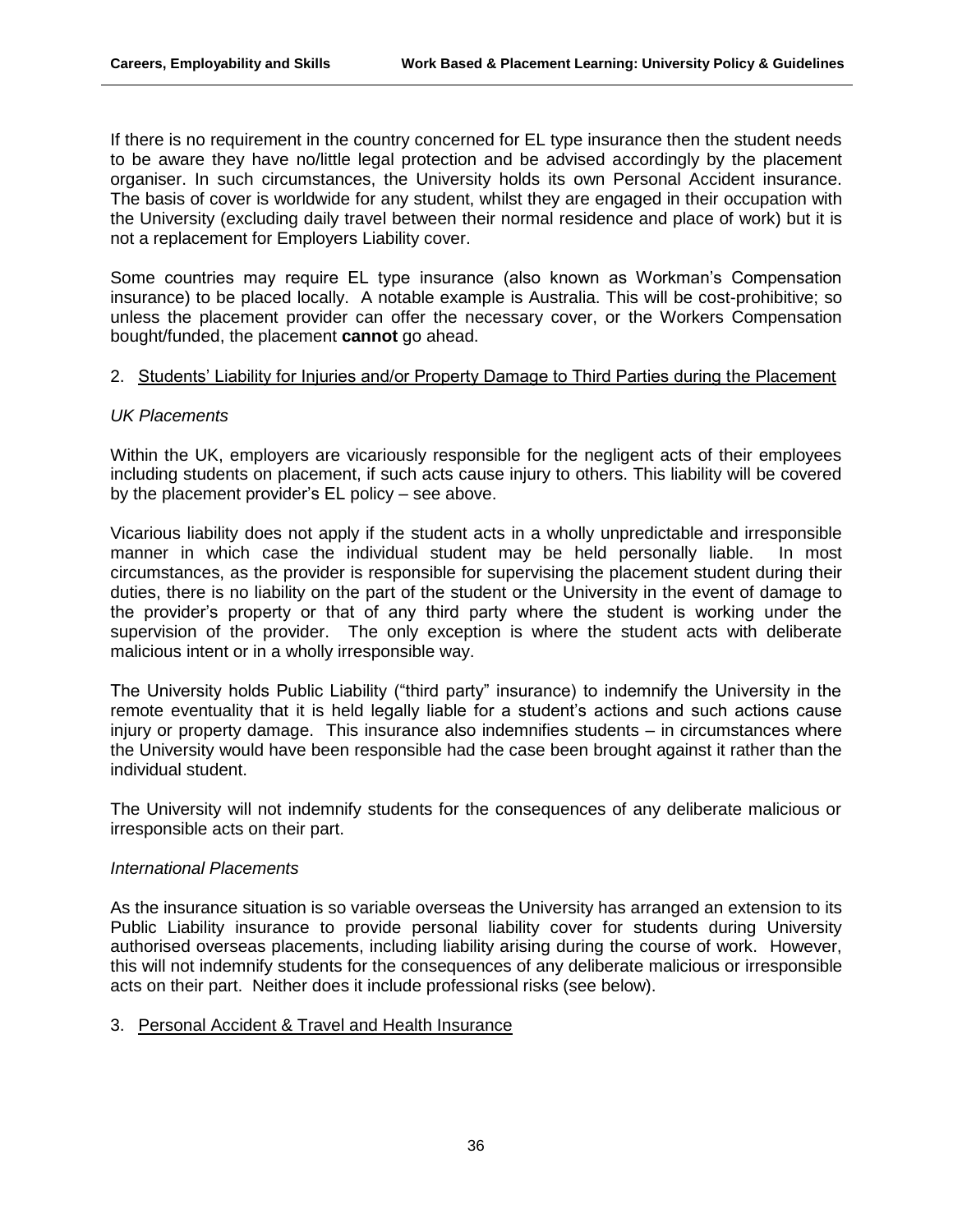Students on overseas placements should be advised that the University's Personal Accident & Travel insurance policy **does not** include cover for personal activities such as extreme sports etc., and they may wish to make their own arrangements for an additional adequate cover  $1$ .

For placements in North America students are required to hold an adequate Health insurance. Although the University's Travel insurance includes an unlimited medical cover benefit and this should normally satisfy the US health insurance requirements, some Universities and other organisations in the USA insist that and require the student to pay for US medical healthcare insurance. Prices vary from institution to institution but typically will not be less than \$500. Placement organisers need to ensure they have details of the health insurance arrangements made by individual students so that:

- the University is satisfied insurance is in place;
- the organiser is aware of the insurance arrangements in the event of an emergency overseas.
- 4. Professional Liability

 $\overline{a}$ 

## *Medical Students – UK Placements*

Students working within NHS hospitals are covered for professional risks under the Clinical Negligence Scheme for Trusts.

If the placement is in a private hospital, hospice or nursing home, the placement organisers should ask the provider if their insurance would cover the liability of the student for injuries to third parties, **including clinical errors**, or property damage arising from their duties within their organisation.

If the provider answers "No" to this question the placement details must be referred to the University's insurers for approval of cover on individual basis (contact insurance @qub.ac.uk).

# *Medical Students –International Placements*

Placement providers **overseas** should be asked if their insurance would cover the liability of the student for injuries to third parties, **including clinical errors**, or property damage arising from their duties within their organisation.

If the provider answers "No" to this question the placement details must be referred to the University's insurers for approval of cover on individual basis (contact insurance @qub.ac.uk).

In respect of cover for **clinical errors** for placements in **Australia**, each individual student must have personal cover. This is available at no cost for students under [www.mips.com.au](http://www.mips.com.au/) and each student should register accordingly. This is equivalent of MDU in the UK. However, if the placement providers require a cover to be provided by the University, the placement details must be referred to the University's insurers for approval on individual basis (contact [insurance@qub.ac.uk\)](mailto:insurance@qub.ac.uk).

 $1$  We are not authorised to offer financial advice under the Financial Services Authority rules.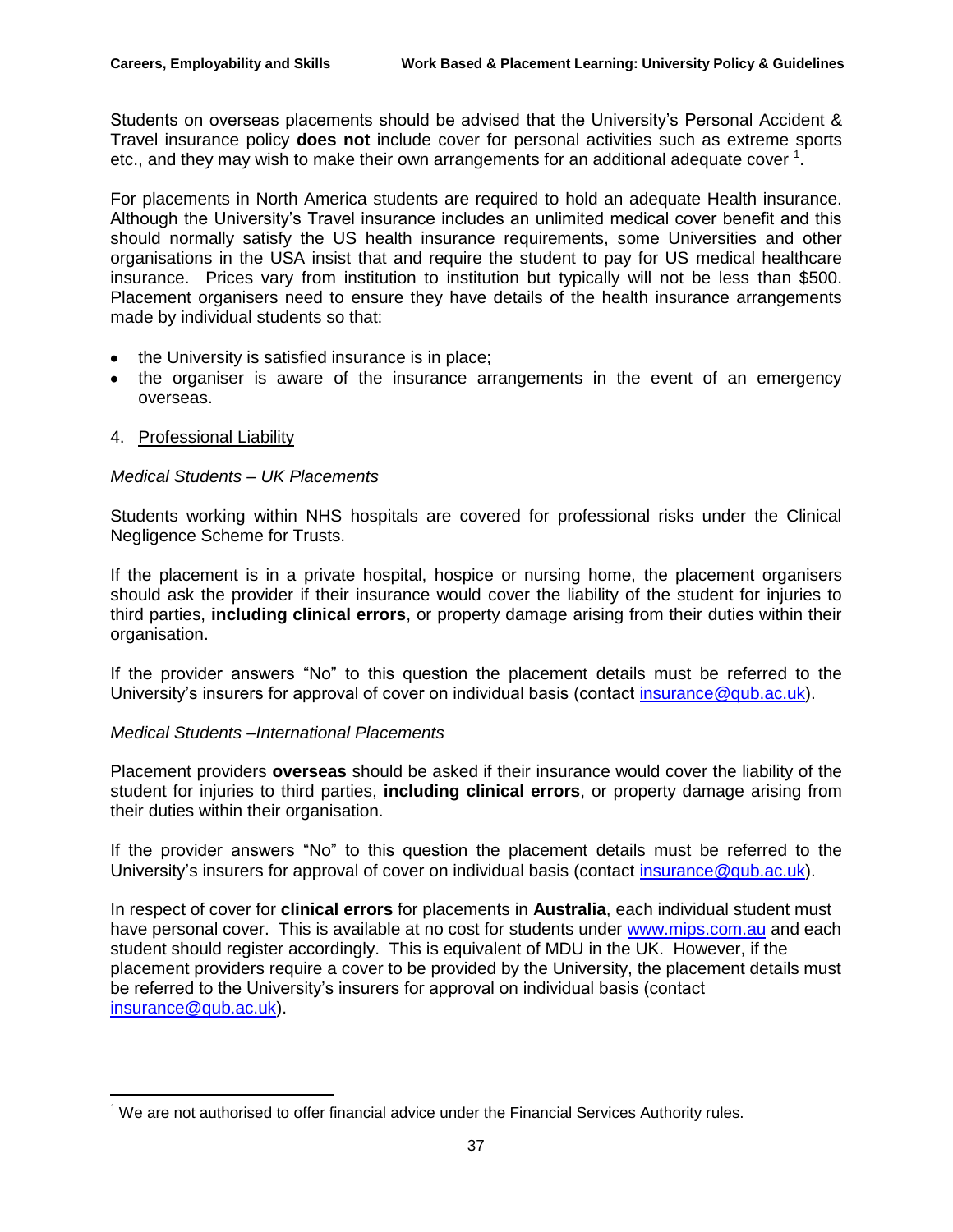Please note that the above information is subject to change and any amendments to the University insurance policies which may affect these guidelines will be reported accordingly.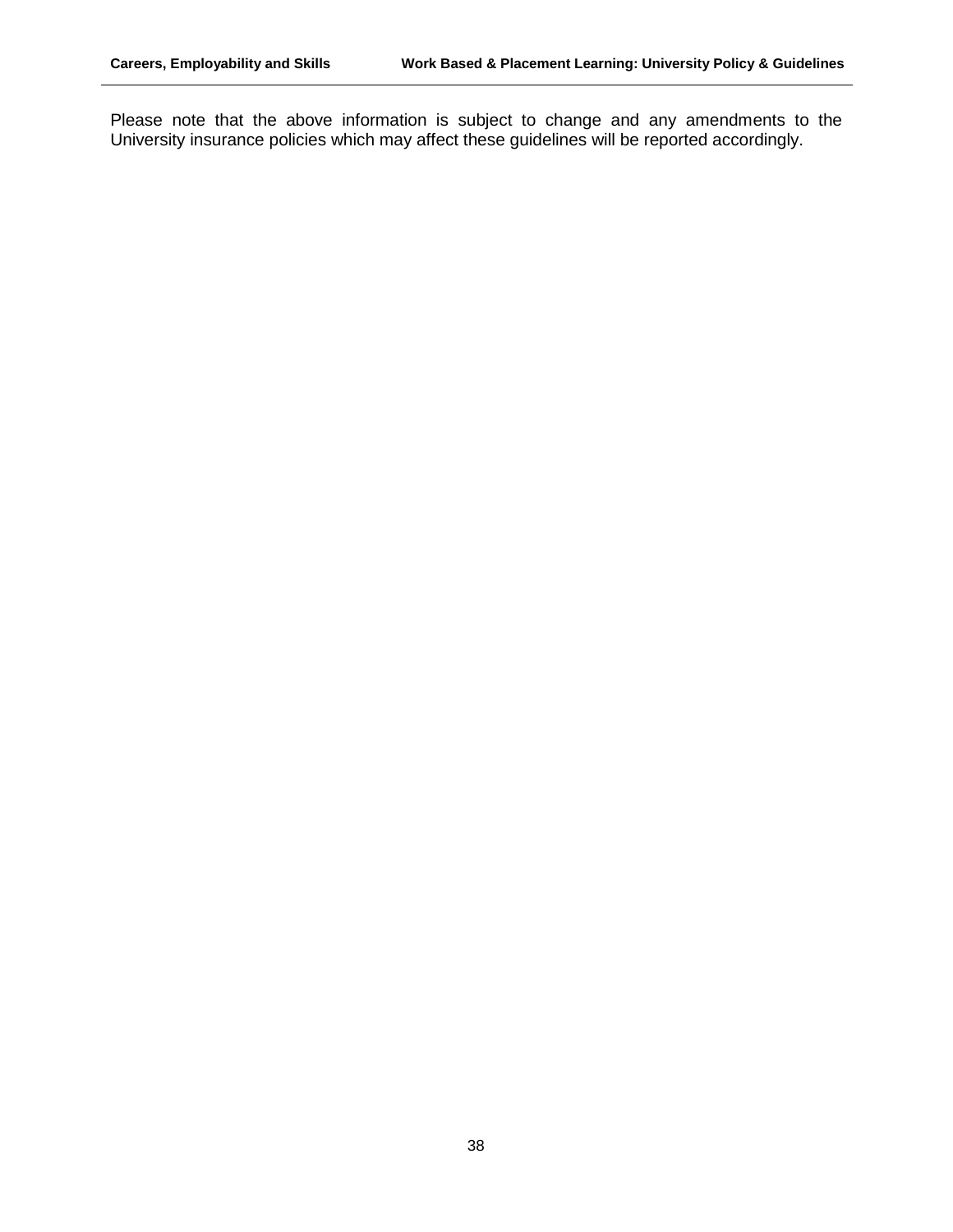# **Appendix 1**



# **STUDENT PLACEMENT FORM OF INDEMNITY**

In consideration of *Placement Provider's Name* (hereafter referred to as the Employer) agreeing to participate in the Student Placement Scheme for *Student's Name* (student) arranged by Queens University Belfast and to provide facilities for the student at the times and for the period set out in the attached Student Placement Schedule (including the provision of any protective clothing or equipment which may be necessary) and supervision and to comply with all Health and Safety legislation relating to the workplace, Queens University Belfast will indemnify the Employer up to a maximum of £10,000,000 for any one occurrence against:-

- 1. Legal Liability of the Employer to pay damages, including Claimants costs and expenses in respect of Death, Bodily Injury or Disease suffered by a student and caused by an event occurring whilst the student was attending for training, except to the extent that the same is due to any negligence, breach of statutory duty, omission or default of the Employer, his Servants or Agents or of any person for whom the Employer is responsible
- 2. Legal Liability of the Employer to pay damages, including Claimants costs and expenses in respect of Death or Bodily Injury of any person if such Death or Bodily Injury is caused by a Student whilst attending for training, except to the extent that the same is due to any negligence, breach of statutory duty, omission or default of the Employer, his Servants or Agents or of any person for whom the Employer is responsible.
- 3. Legal Liability of the Employer to pay damages including Claimants costs and expenses in respect of loss/damaged property if such damage is caused by a Student whilst attending for training, except to the extent that the same is due to any negligence, breach of statutory duty, omission or default of the Employer his Servants or Agents or of any person for whom the Employer is responsible.
- 4. Any claims costs or expenses arising out of Death, Injury or Damage to property where such claims, costs or expenses arising out of Death, Injury or Damage to property where such claims, costs or expenses result from the negligence of Queens University Belfast.

**It is a condition of this indemnity that students will not be permitted to drive, manage, control or move mechanically propelled vehicles of any description and indemnity will not be provided in any cases that arise as a result of a breach of this condition.**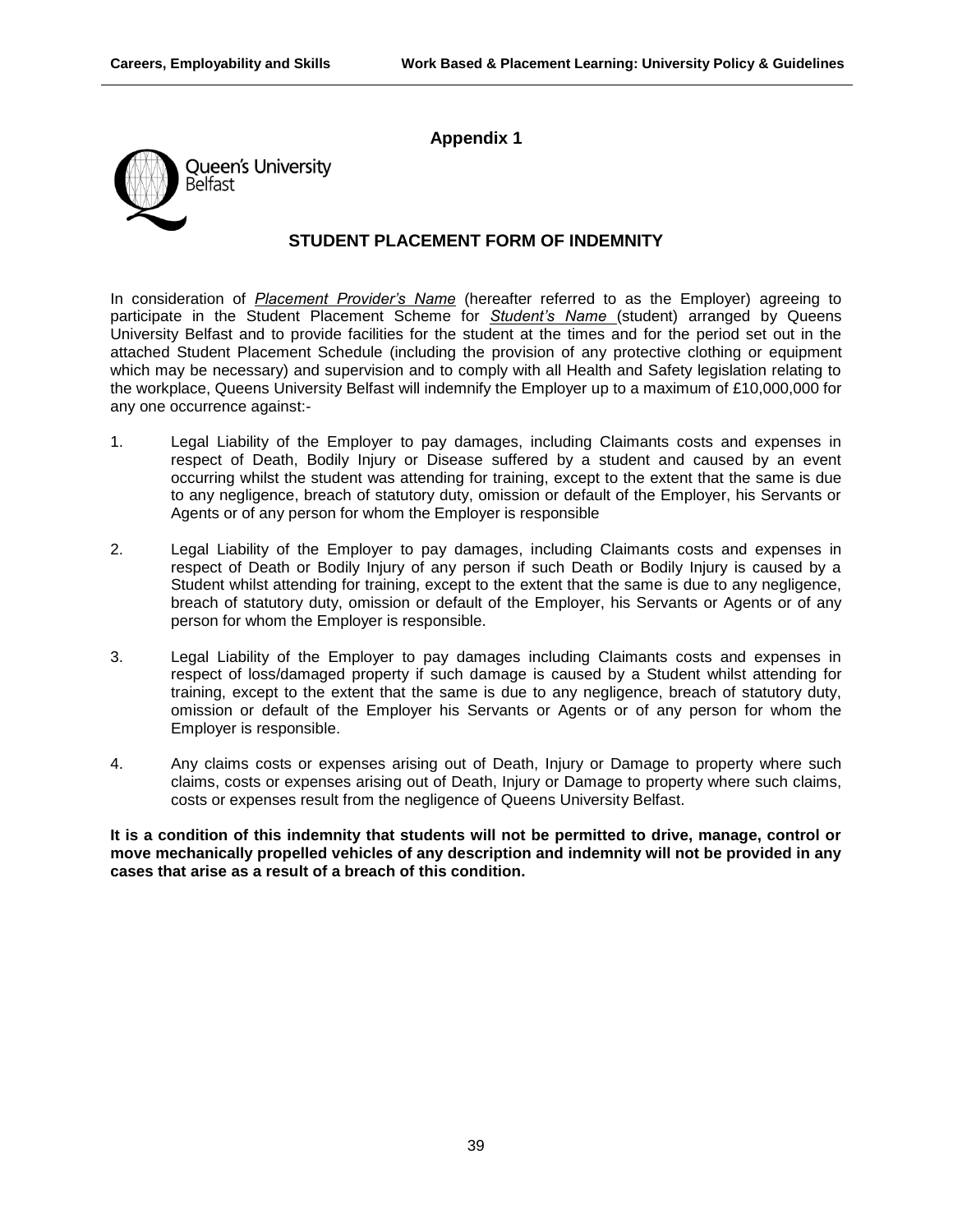#### **EMPLOYER'S STATEMENT**

#### Acceptance of Indemnity

Please tick the paragraph below that is applicable to your organisation:

I confirm that I/We have Employers and Public Liability Insurance (minimum £5 Million) and am/are satisfied with the indemnity detailed above and in return for receiving an indemnity from Queen's University Belfast agree to fully co-operate with them in defending any claim that is brought against me/us by the above named student.

I confirm that although we do not have Employers and Public Liability Insurance we are a selfinsured public body. We are satisfied with the indemnity detailed above and in return for receiving an indemnity from Queen's University Belfast agree to fully co-operate with them in defending any claim that is brought against me/us by the above named student.

(NB: If there is any reason you are not satisfied with the above please contact QUB Insurance Section, tel: +44 28 9097 3022, email: insurance@qub.ac.uk)

#### *SCHEDULE*

(To be attached to Student Placement Scheme Agreement)

| 1. Name of Student                                                |                         |
|-------------------------------------------------------------------|-------------------------|
| 2. Employer Location                                              |                         |
| 3. Date of Commencement                                           |                         |
| 4. Date of Termination                                            |                         |
| 5. Time of Attendance                                             |                         |
| Signed: ________________________________<br><b>Student</b>        | Date: _______________   |
| For and on behalf of Queen's University Belfast                   |                         |
| Position: _____________________________                           | Date: _________________ |
| Signed: ________________________<br>For and on behalf of Employer |                         |
| Position: _____________________________                           | Date: ________________  |
|                                                                   |                         |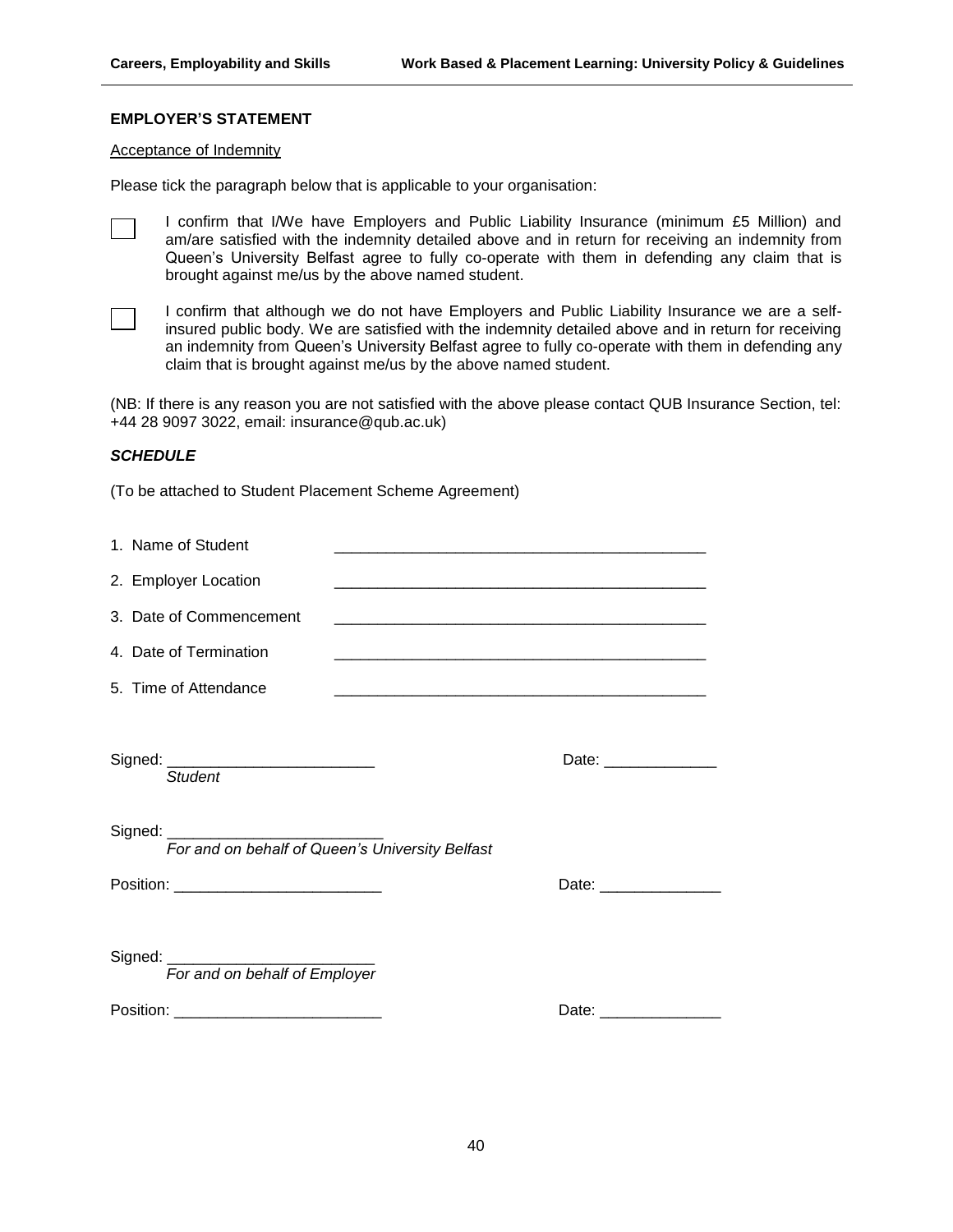# **4. PRE-PLACEMENT PREPARATION**

#### **4.1 Securing a Placement**

- 4.1.1 If the placement experience is to be meaningful, students must be able to learn from it. As the learning to be gained from a placement can be extremely relevant to an individual's chosen career path, the development of reflective learning materials to improve the quality of learning from placement should be a key feature of any programme of preparation prior to placement. The students should also be advised of any sources of information/help available to them from CES, Queen's International, Learning Development Service, Policy Office, Postgraduate Office, Disability Services and Student Counselling and whether a pre-placement module is in operation. Based on good practice, Schools should develop a preparation for placement programme which should:
	- Ensure that students are aware of the range of work/study placement opportunities.
	- Illustrate how placement will contribute to the development of career management and transferable skills including verbal and written communication skills, self awareness, self promotion, action planning, team working, assertiveness, negotiation and decision making and exploring opportunities.
	- Provide the opportunity for all students to address individual issues in relation to their specific situation, for example, advice on disclosure of disability.
	- Inform students about professional issues in relation to work/study.
	- Expand student awareness and understanding of the value of work experience, study abroad and work related learning and how their objectives may be achieved.
	- Develop student awareness of what skills, qualities and abilities employers seek in potential employees and how these are measured.
	- Provide knowledge about employer use of aptitude/psychometric tests.
	- Provide the opportunity for students to meet and interact with: placement providers visiting the University; and, post placement students.
	- Cover Health and Safety arrangements, ethical considerations, confidentiality and IPR, the latter particularly in the case of research placements.
- 4.1.2 In the case of clinical placements students must be made aware of the following:
	- Code of Professional Conduct
	- Patient confidentiality
	- Rules for students in clinical placement
	- Health and Safety requirements
	- Fitness to practise legislation

# **4.2 Students with disabilities**

Section 3 of the QAA Code of practice contains the following precepts in relation to Work Based and Placement Learning: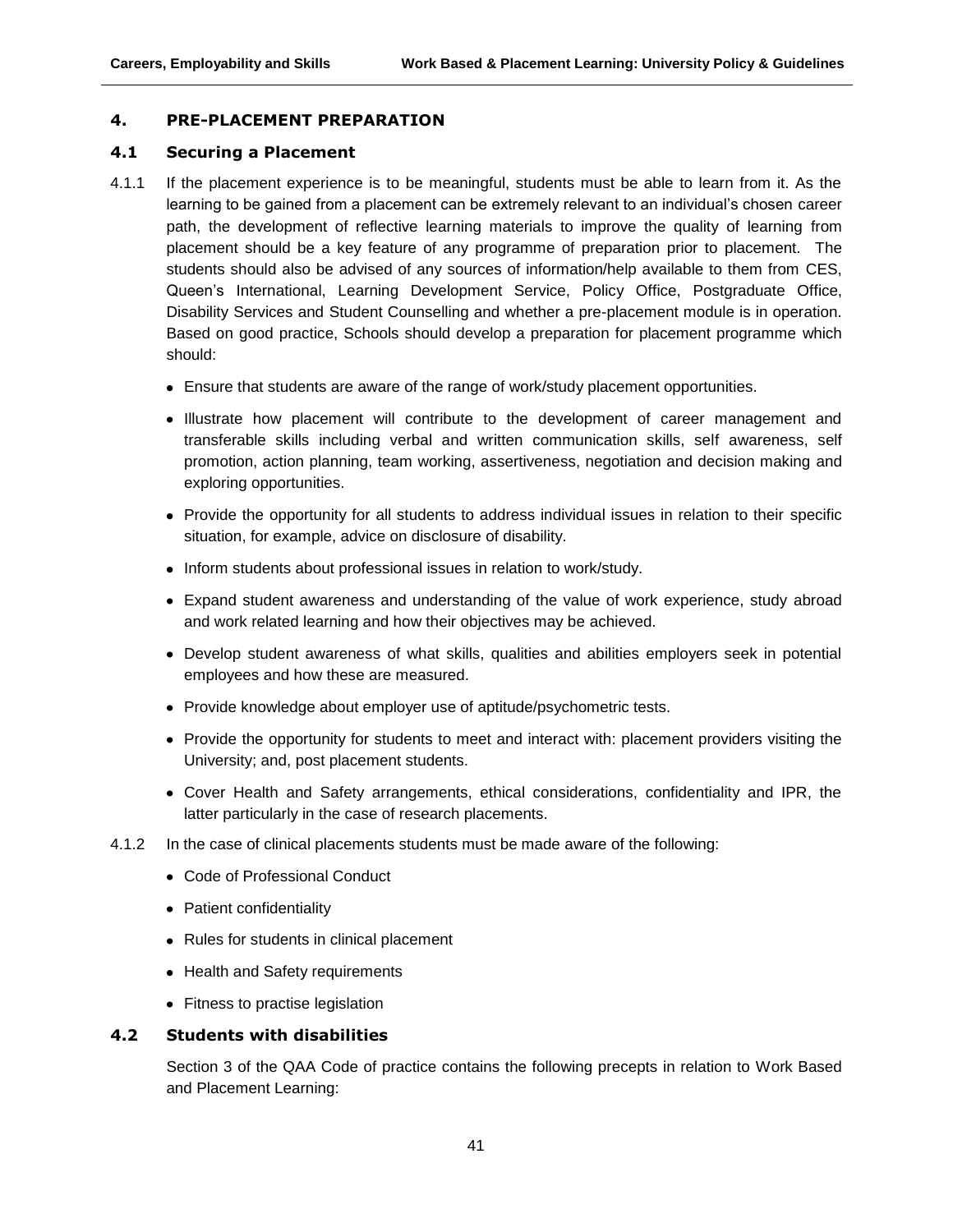General Principle 1: Institutions should consider the implications for disabled students of collaborative provision and articulation of arrangements involving study in more than one institution and/or host organisation.

General Principle 11: Institutions should ensure that, wherever possible, students with disabilities have access to academic and vocational placements, including fieldwork and study abroad. Where placements including international placements are a formal requirement or standard component of the programme institutions should consider ways of ensuring that specific learning opportunities are available to students with disabilities by:

- Seeking placements in accessible contexts.
- Providing specialist guidance on international placements.
- Relocating field trips to alternative sites or providing alternative experiences or comparable
- opportunities, which satisfy the learning outcomes.
- Working with placement providers to ensure accessibility.
- Providing support before, during and after placement that takes into account the needs of
- student with disabilities.

## **5. PRE-DEPARTURE PREPARATION**

Once a suitable placement has been identified, the student and the School should arrange a predeparture programme which covers all key aspects. It is recommended that Schools should publish a Placement Handbook, containing the following information for each type of placement.

#### **5.1 All Placements**

- 5.1.1 Student Conduct: Students should be made aware by Schools of their own responsibilities towards the successful outcome of a placement, including the need to communicate regularly with the home School, to meet academic requirements and to observe the expectations of both the University and the host provider relating to the management of the placement.
- 5.1.2 Academic: Students should be made aware by Schools of a placement's academic content, including aims, intended learning outcomes, assignment and assessment requirements and submission deadlines. The contribution to a programme's overall assessment and consequences of failure should also be made clear to all students. The School and the intending student should always agree, in writing, a programme of activity before the beginning of a placement. This may take the form of a Learning Agreement for study placements, or a Learning Contract document for work placements.
- 5.1.3 Accommodation: Students should be given advice on how and where to apply for suitable accommodation. It should always be made clear whose responsibility it is to secure accommodation – the student's or the University's.
- 5.1.4 Costs: Students should be given advice on costs arising from placements including accommodation, travel, visas, and information on the possible sources of financial support.
- 5.1.5 Feedback: Schools should ensure that feedback from students returning from placement is used as part of the pre-departure preparation of those intending to go on the same placement in the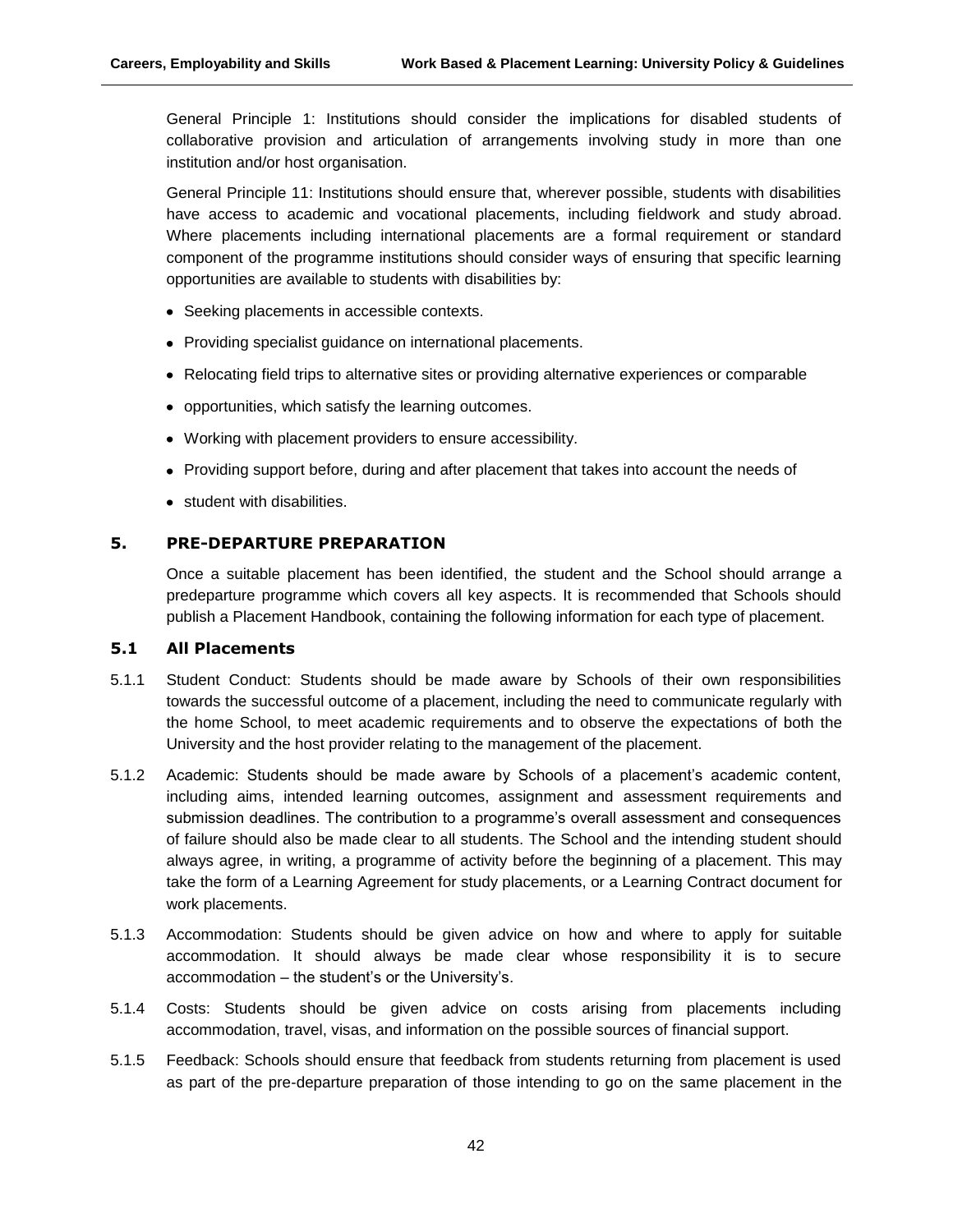future. Requested feedback should include information regarding academic, financial, social and cultural issues, as well as more practical matters such as accommodation and travel.

## **5.2 Work Placements in the UK**

Each student should be provided with the University document 'Work Placement within the United Kingdom - Conditions of Participation' and associated forms (see Appendix 2). The Declaration should be signed and returned, confirming their understanding and acceptance of the Conditions, including the risks which are outside the control of the University. The Declaration should be returned at least 1 month before departure. In addition, each student will be required to complete, with the assistance of the School and the placement provider as appropriate, the following forms which will be provided with the Conditions of Participation:

- Pre-departure Agreement detailing the Work Placement to be followed while with the host employer. This should also include confirmation of any support adjustments that have been put in place.
- A confirmation of arrival form which the student undertakes to sign and return to the University following arrival with the host employer.
- Change of address form.
- A Health and Safety checklist which the student must undertake to complete within two weeks.
- Contact numbers in case of emergency [Examples of Erasmus contact sheets shown].
- Confirmation of Work Placement Completion Form.

## **5.3 International Placements**

- 5.3.1 Credit Transfer: Where the placement is at an EU partner university, the European Credit Transfer System (ECTS) enables transfer of credits between different country systems.
- 5.3.2 Living Abroad: Students should be provided with appropriate advice on the customs and culture of the country in question and on any health requirements. This may take the form of directing students to appropriate websites.
- 5.3.3 Work/Study Placements: Language Requirements:

#### *If the language of tuition is not English:*

If the language of tuition on a work/study placement is not English, students should be prepared in the language concerned. Schools should ensure that information about such preparatory classes is widely available to students in good time. Students failing to meet a defined level of proficiency should not be permitted to study abroad. In the case of a study placement, if a student is required to undertake assessment in a language other than English, this must be made clear in the Learning Agreement.

#### *If the language of tuition is English:*

Where the language of tuition is English in a country where the principal language is not, Schools must have a clear, published strategy for ensuring that the students concerned are equipped sufficiently to participate in a social context. Early liaison between Schools and the Language Centre is encouraged.

5.3.4 Each student should be provided with the University document 'Work or Study Placement outside the United Kingdom – Conditions of Participation' and associated forms (see Appendix 3). The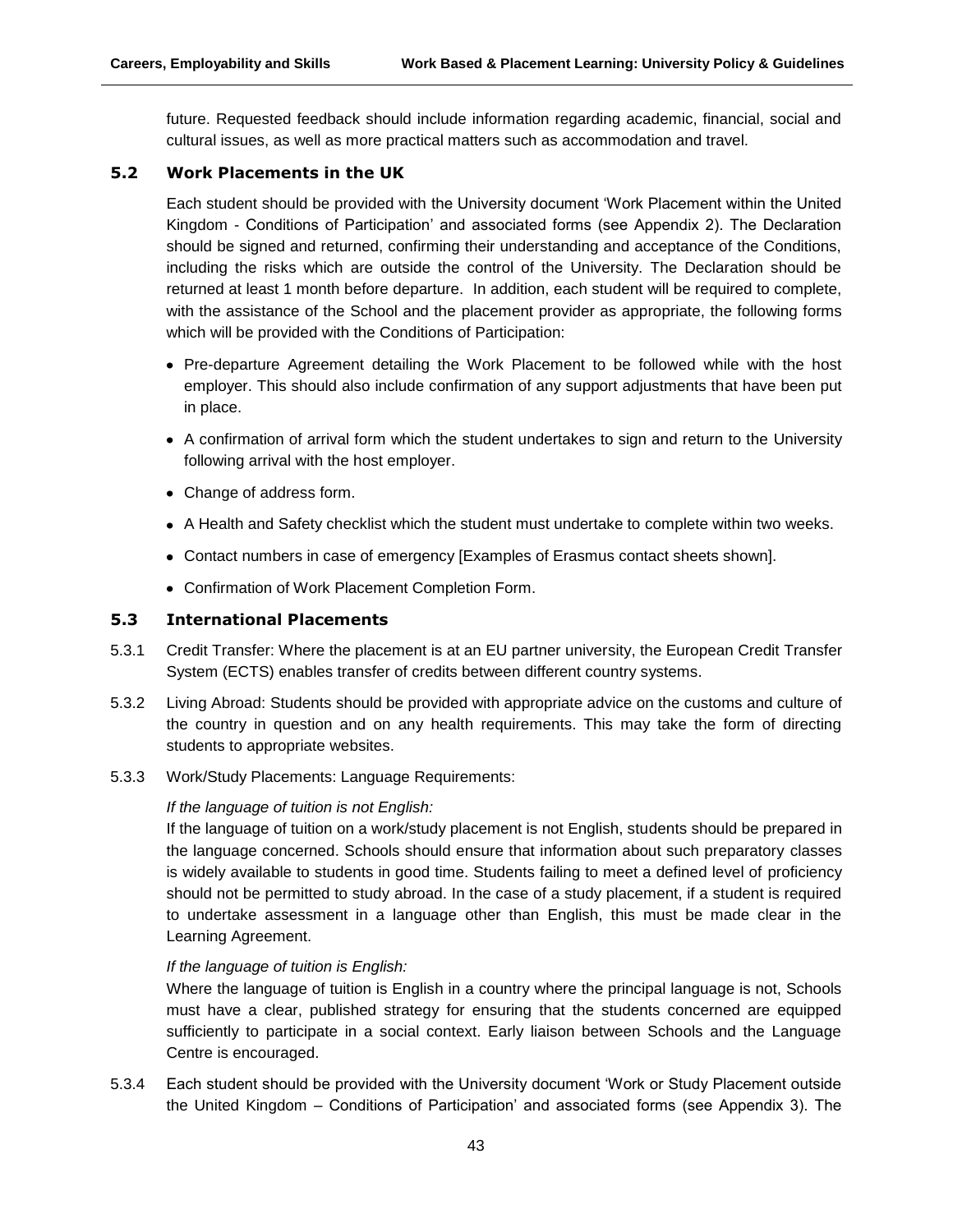Declaration should be signed and returned, confirming their understanding and acceptance of the Conditions, including the risks which are outside the control of the University. The Declaration should be returned at least 1 month before departure.

- 5.3.5 In addition, each student will be required to complete, with the assistance of the School and the placement provider as appropriate, the following documents which will be provided with the Conditions of Participation:
	- Pre-departure Agreement listing areas of study or types of course or work placement to be followed while at the host institution.
	- A confirmation of arrival form which the student undertakes to sign and return to the University following arrival at the host location.
	- Change of address form.
	- A Health and Safety checklist which the student must undertake to complete within two weeks.
	- Contact numbers in case of emergency [Examples of Erasmus contact sheets shown].
	- If required a mark report sheet which student should give to each course tutor at the host provider.
	- A departure notification form.

# **6. SUPPORT FOR STUDENTS ON PLACEMENT**

For each placement, Schools should ensure that students are provided before the placement commences with:

- The name of the Placement Co-ordinator in the home School who is responsible for managing the placement.
- The name and contact details of an initial contact at the host placement location who provides information on the support arrangements in place.
- The nature of the support available to the student from the home School which should include information on contact staff and the frequency and type of contact.
- Named contact persons should have clear and explicit roles and responsibilities of which students should be made aware. Schools should ensure that they communicate to the host contact person the expectation that these responsibilities will be met.

Monitoring of a student's progress and development during a placement is an essential part of student support.

Schools should act swiftly on problems raised by students, host supervisor, organisation or Placement Co-ordinator.

Guidelines issued to students and placement providers should include reference to an appropriate complaints procedure, for use as required by a student about a placement and by the placement provider about the student. See Section 10.

Staff supervising placements should remind students and employers that the University support services are still available for students to use on a confidential basis should they encounter difficulties while away from the University. Members of staff from the Academic and Student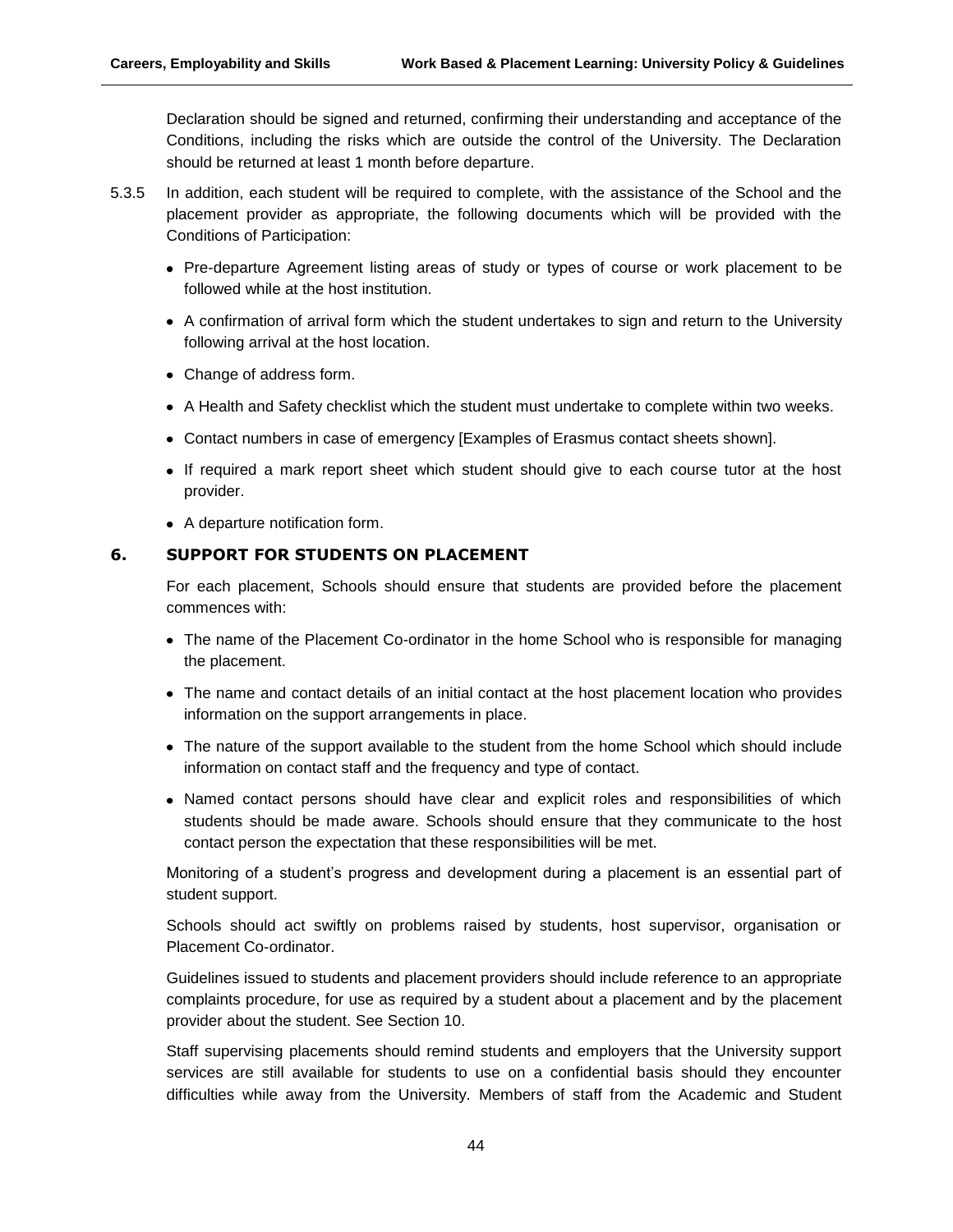Affairs Directorate are available to discuss problems with students or placement supervisors. Services include advice on issues arising from disability, harassment and physical and mental health.

## **7. RECOGNITION OF WORK AND STUDY PLACEMENTS**

The modular degree system requires the recognition in terms of credit (CATS) points of all the assessed components of a student's degree programme. Where appropriate, credit should therefore be applied to study and work placement components which contribute towards the overall qualification. Such accreditation should apply to all placements including those that involve a student working in industry or taking paid employment as a language assistant, provided the placement is an assessed element of the degree programme. It is therefore recommended that if a work or study (taught or research) placement is an assessed element of a degree programme, credit points should be calculated in relation to specific learning outcomes. For study placements, the credit system at the University is easily dovetailed with the European Credit Transfer System (ECTS) whereby one semester is equivalent to 30 ECTS credit points (=60CATS points). Most European universities, including Queen's, have adopted ECTS. To facilitate recognition of the placement within the degree programme, Schools must ensure that details of all student results are recorded electronically.

## **7.1 Assessment**

- 7.1.1 All Placements
	- The assessment of the placement may use a variety of methods appropriate to the programme of study.
	- The placement's contribution to a programme's overall assessment must be transparent.
	- The results of the assessed components of a placement should be recorded on a student's
	- transcript.
	- The effect on student progression in the case of failure on placement should be explicit.
	- Deadlines for the submission of assessed work should be made explicit.

#### 7.1.2 Work Placement

- Students must be made aware before the commencement of a placement whether the experience will contribute to final degree classification and, if it does not, how it will be assessed and marked.
- In addition to academic credit, Schools should give consideration to formal programmes of accreditation e.g. a City and Guilds Licentiateship award, the Queen's Employability and Skills Award or an award by a professional awarding body linked to their discipline, for example, British Computer Society, chartered Engineering Institutes etc., and encourage students to participate as appropriate.
- The University is a delegated authority approved by City & Guilds to register, assess and recommend students for the City & Guilds of London institute (LCGI) Senior Licentiateship Award. The Licentiateship is a senior national award that recognises the work based experience and skills of individuals at professional levels. This award may be used to complement a degree by accrediting relevant experience and competence gained during work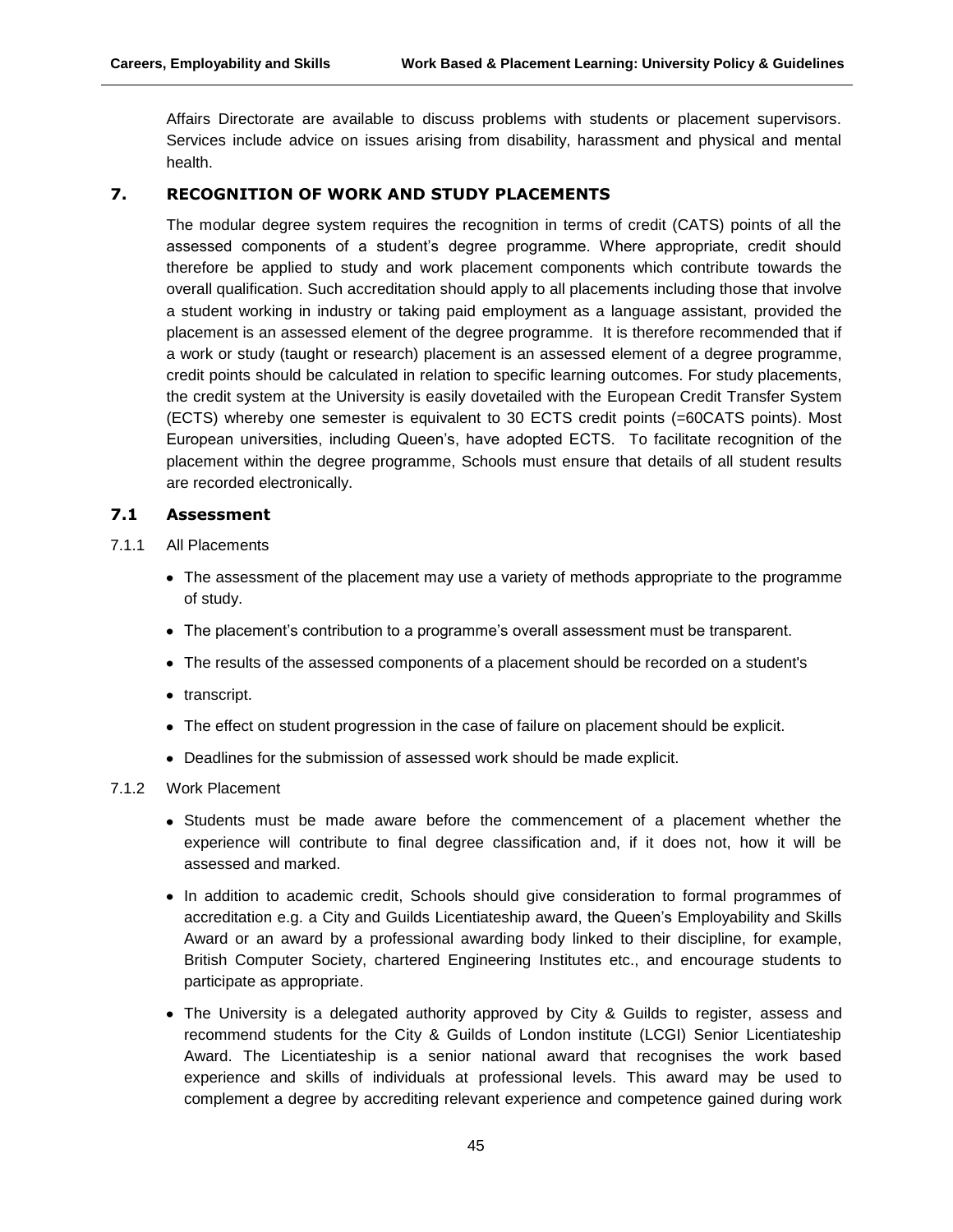placement. City & Guilds awards a Diploma to successful Licentiateship candidates. Candidates must successfully complete two years of undergraduate study followed by one year of industrial experience during which they are required to demonstrate the application of knowledge and competence in specified personal skill areas. More information is available from the Institute of Lifelong Learning.

- The placement provider should be encouraged to be involved in assessing the student. Appropriate guidance should be provided by the School to ensure parity across different placements within a particular degree programme (see the Quality handbook).
- 7.1.3 Study Placement
	- A full year spent on study placement as an integral full-time part of a degree programme will normally attract 120 (undergraduate) or 180 (taught postgraduate) CATS points, awarded on the basis of assessments carried out during the year and/or a subsequent assessment carried out on a student's return. Placements of a shorter duration will attract credit points on a pro-rata basis.
	- All study placements which are an integral element of a degree programme must attract a mark or set of marks which may include the following: marks for examinations/assessments undertaken during the placement; marks for assessments undertaken on return; and/or marks for any additional work undertaken by the student as part of the syllabus (for example, a learning journal). Where the placement provider does not directly assess a student's placement, the School should clearly explain the process for assessment.
	- Where a study placement is a formal part of the curriculum it should contribute to the final award for the degree programme. Its weighting within a School or degree programme's assessment criteria for the final award should be supplied within the Pathway Regulation and Programme Specification.
	- In the case of study placements, the School will provide notification of results to the Student Records Office in respect of students who have spent a period on placement. This information should be recorded on the Student Information System and retained by the School in both raw and conversion form.
	- The result of work placements should be reported on the student's transcript.
	- The assessment of study placements should normally be in the form of mark(s). The mark(s) should be reported on the student's transcript.

#### **7.2 Conversion of Marks/Grade**

Marks awarded to students by a partner institution abroad should be converted to the assessment system normally used by a School as long as the conversion criteria are consistent for all students. The conversion criteria must be approved by the University. (Advice may be sought from Queen's International.) Marks or grades arising from international study placements are likely to originate from one of two sources:

- Institutions operating the European Credit Transfer System: Schools should ensure that there is a clear process for converting the ECTS grades of their partner institutions into marks compatible with the existing QUB marking schemes.

- Non-EU Partner Institutions: Schools should ensure that their students are assessed locally and appropriate conversion schemes developed to process the assessment results received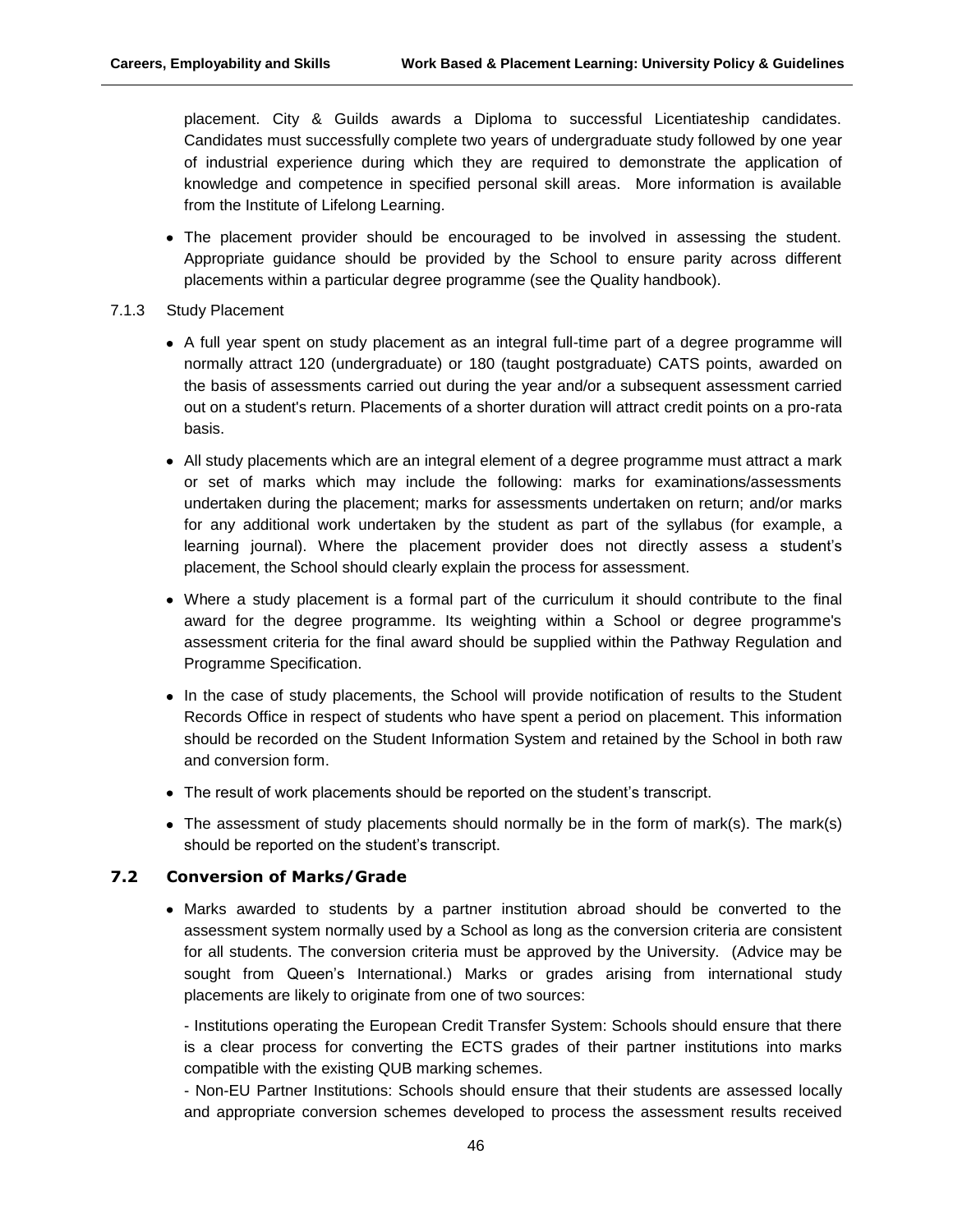from the partner institution. Schools must ensure that the conversion schemes adopted allow parity of treatment among students on similar pathways attending different institutions.

- Details of the assessment and mark/grade conversion schemes should be made available for monitoring by the external examiners.
- For international study placements, Schools should have in place a system to deal with appeals from students against a) the marks awarded by the partner institution for study placement; and b) the marks awarded to the student after conversion.

## **7.3 Board of Examiners**

The procedures described under 7.1 and 7.2 above will produce results for a placement. If the placement is an assessed component, or a compulsory element of a programme of study leading to an award or qualification, the results should be submitted for confirmation to a Board of Examiners. Placement assignments undertaken by a student, which contribute to the module mark, should be available for monitoring by the appropriate external examiner.

All programmes must make provision for the consequences arising from failure on placement. Information issued to students by Schools must clearly explain the implications of failure.

## **7.4 Exemption and Non-Completion**

Schools should have clear procedures for managing exemptions from placements which are otherwise required for the successful completion of a programme of study.

Schools must publish clear statements of the academic consequences of non-completion by students of any part of a placement (which may be for reasons beyond their control) or of a failure to secure a placement.

Schools must ensure that they communicate the academic and possible financial implications of withdrawal from a placement (for example, full repayment of a Socrates-Erasmus grant).

## **8. PLACEMENT MONITORING**

It is essential that Schools have a policy in relation to visiting and monitoring students while on placement. It should be recognised that placement visits are an important mechanism for securing or retaining placement contacts and ensuring quality assurance and compliance with the University's guidelines in relation to Health and Safety regulations and liability. Policy statements devised by each School must provide guidelines to ensure:

- All students are visited, where possible and appropriate, and within required time schedules.
- The development of a procedure to be undertaken if a student is asked to leave a placement.
- The development of a procedure to be undertaken if problems arise, for example, harassment, conflict, role etc.
- Confirmation that placement providers have appropriate Health and Safety procedures in place consistent with the requirements of the University's Health and Safety checklist.
- All staff involved in visiting students are afforded time to conduct visits and are aware of the role of the visiting tutor.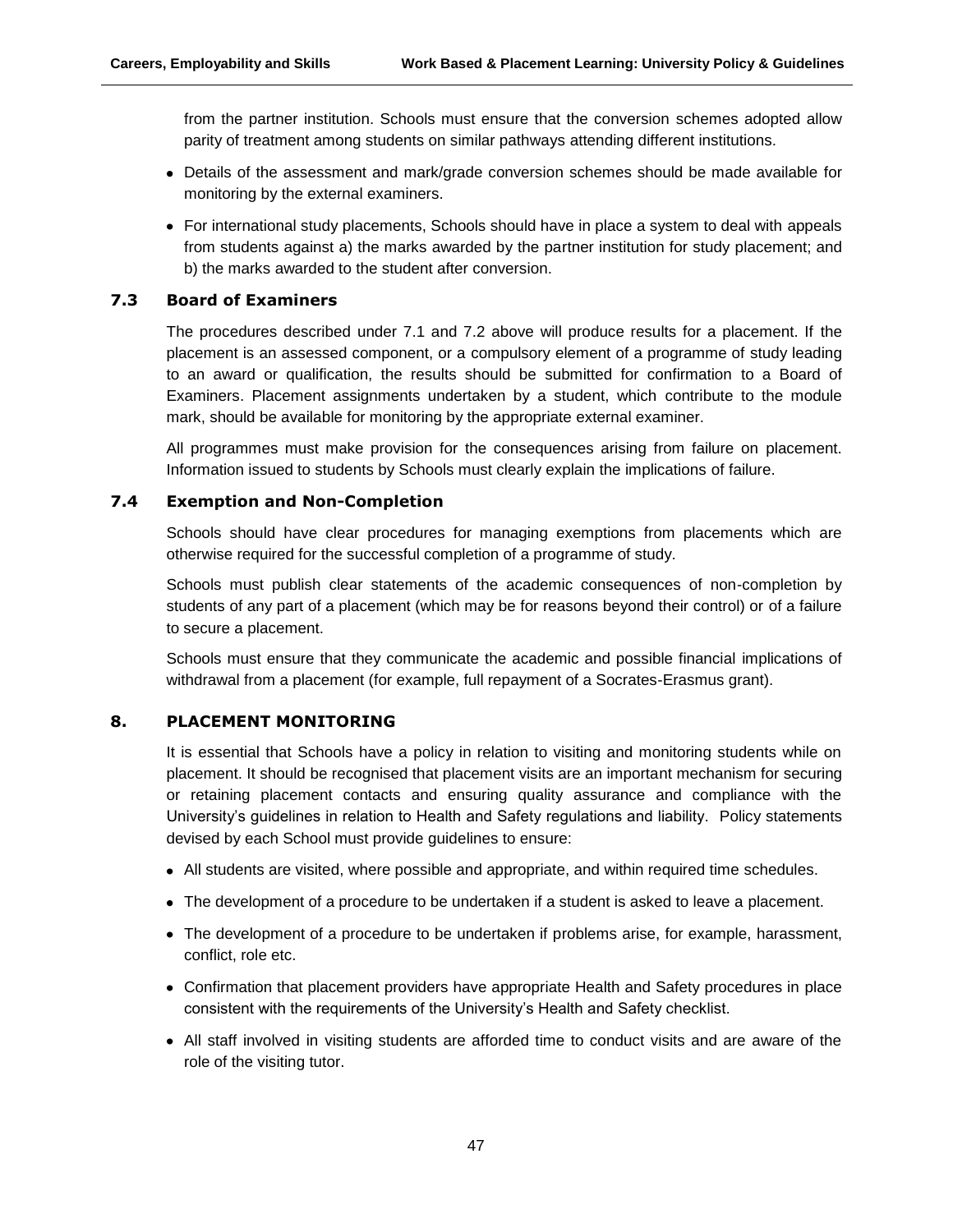All students undertaking an element of work experience/study placement as part of their course should receive visits, where possible, and as deemed appropriate by their Placement Coordinator.

The objectives of placement visits are to monitor progress and assess performance.

The number of visits will depend on the length of placement and be conducted in line with School policy. It is essential that a professional service be provided to the student and the placement provider. In addition to monitoring of placements by visits on site, the visiting tutor should make regular contact with students by telephone, email, fax, post or return days to University. All contact with students should be documented for monitoring purposes.

## **8.1 Visits to Placements outside the UK**

It is strongly recommended that a representative of the University visit students in this category at least once. If this is not possible, the School should nominate a person of appropriate standing in the country of placement to act on its behalf in visiting the student in accordance with the practice for placements in the UK.

## **8.2 Assurance of Quality**

For each placement, Schools must assure themselves that students will receive a beneficial academic and cultural experience appropriate to their programme. Attention should be paid to the following areas:

- Examination of the academic content, standards and learning outcomes of the placement and its value in relation to the remainder of the programme.
- Regular contact between the Placement Co-ordinator and the placement contact person, including progress reports on students.
- Formal mechanism for student evaluation of the placement, both during and following completion.

The effectiveness of Schools in preparing students for work and study abroad placements should be tested through their internal evaluation procedures (including feedback from students after the period away) and through the Pathway Review process. The use of questionnaires and other evaluation techniques should be made clear to students, including feedback to those who completed them and the subsequent use of results.

Schools should evaluate the progress and experience of students on placement from different perspectives, for example, International Students and students with a disability. Where required, advice should be sought from the University's Equal Opportunities Office or Disability Services.

#### **9. REFLECTION ON COMPLETION OF PLACEMENT**

Providing the opportunity for students to give feedback on their return from placement is an important element of the learning process both for the student and for the University. It is an indication of the importance the University places on the experience. It also assists students to reflect on their personal achievements; and could be incorporated into a student's personal development portfolio. Schools should organise this process, and provision should normally be made for the following:

All returning students should be asked to provide feedback to their School on their placements, through questionnaires, group meetings or interviews.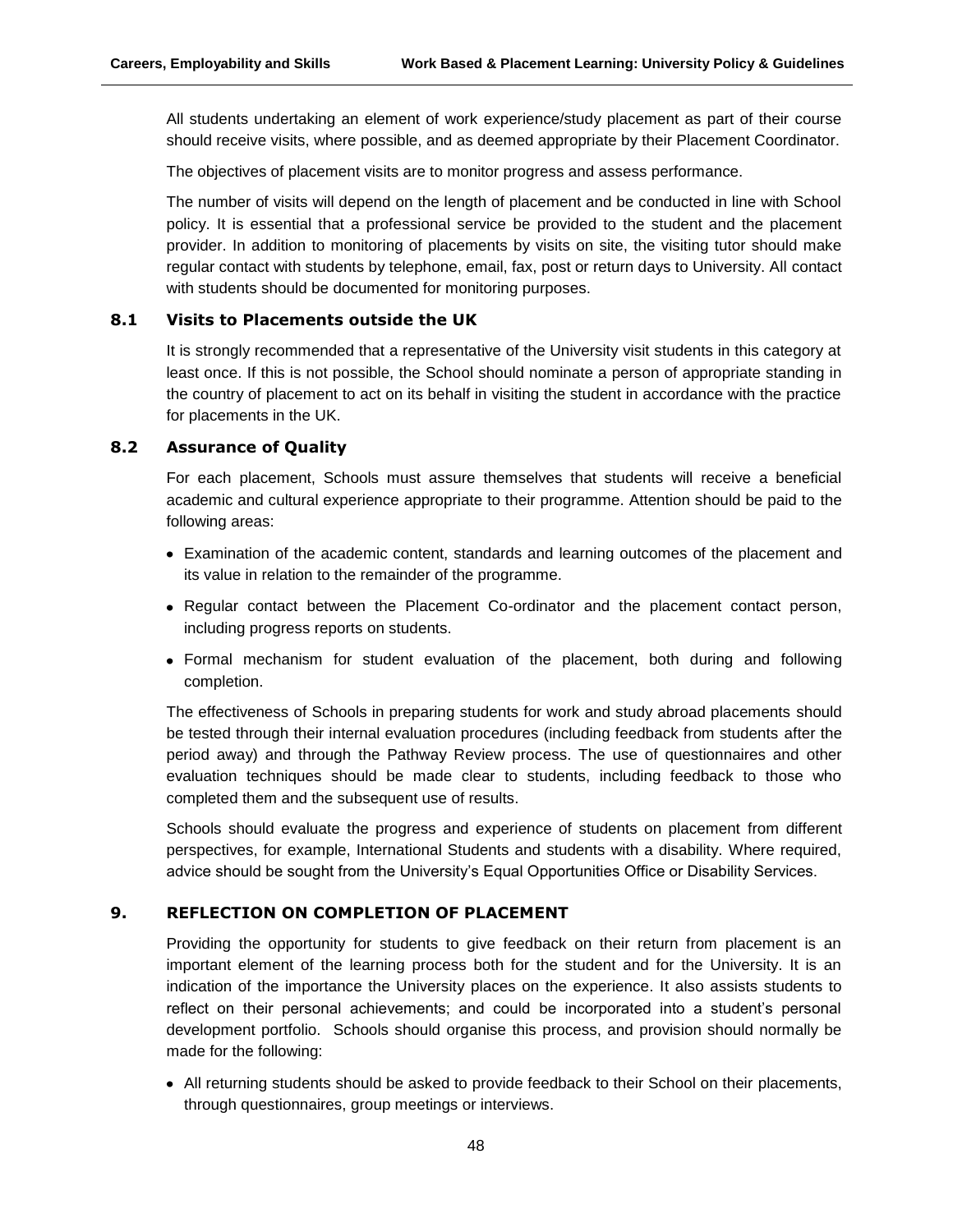- Students should be enabled to reflect on the value of their placement experience in the context of their degree programmes and lifelong learning.
- Schools should assist students to benefit from the work or study placement during the remainder of their degree programmes.
- The experiences of students on placement should be made available to those going to the same placement in the future, in terms of academic and practical arrangements. The methods could include presentations, intranet 'bulletin boards' and questionnaire results.
- Feedback from the placement provider should therefore also be involved in the debriefing to facilitate reorientation to university life and study.

## **10. COMPLAINTS PROCEDURE**

Literature provided to students, placement providers and staff by the University should clearly indicate procedures for dealing with complaints from any party involved in Placement Learning. Accurate records should be kept by Schools of complaints for monitoring purposes and so that the University can learn from the exercise and put in place such procedures that will be of future benefit to all parties engaged in Placement Learning. Currently, documentation available to placement providers outlines the method by which complaints may be referred to the Placement Co-ordinator/link tutor. From the student perspective advice and complaint forms may be obtained from the Academic Affairs Office.

Schools should review any difficulties or risks identified by students in their report or feedback.

Schools should address any negative feedback received from either the student or the host placement provider

#### **11. OTHER SOURCES OF ADVICE**

Students should be directed to the following websites which contain useful advice for students taking up placements abroad:

- · Queen's International, in respect of study placements (www.qub.ac.uk/ilo);
- Careers, Employability and Skills in respect of work placements
- (www.qub.ac.uk/careers); and
- • the Policy Office and Postgraduate Office in respect of research placements [\(www.qub.ac.uk/rrs/w](http://www.qub.ac.uk/rrs/)ebpages/policy.htm) and [\(www.qub.ac.uk/research/postgraduateo](http://www.qub.ac.uk/research/postgraduate)ffice)

In relation to disability support and information about the Disabled Student's Allowance (DSA), please refer to the Disability Services website (www.qub.ac.uk/disability).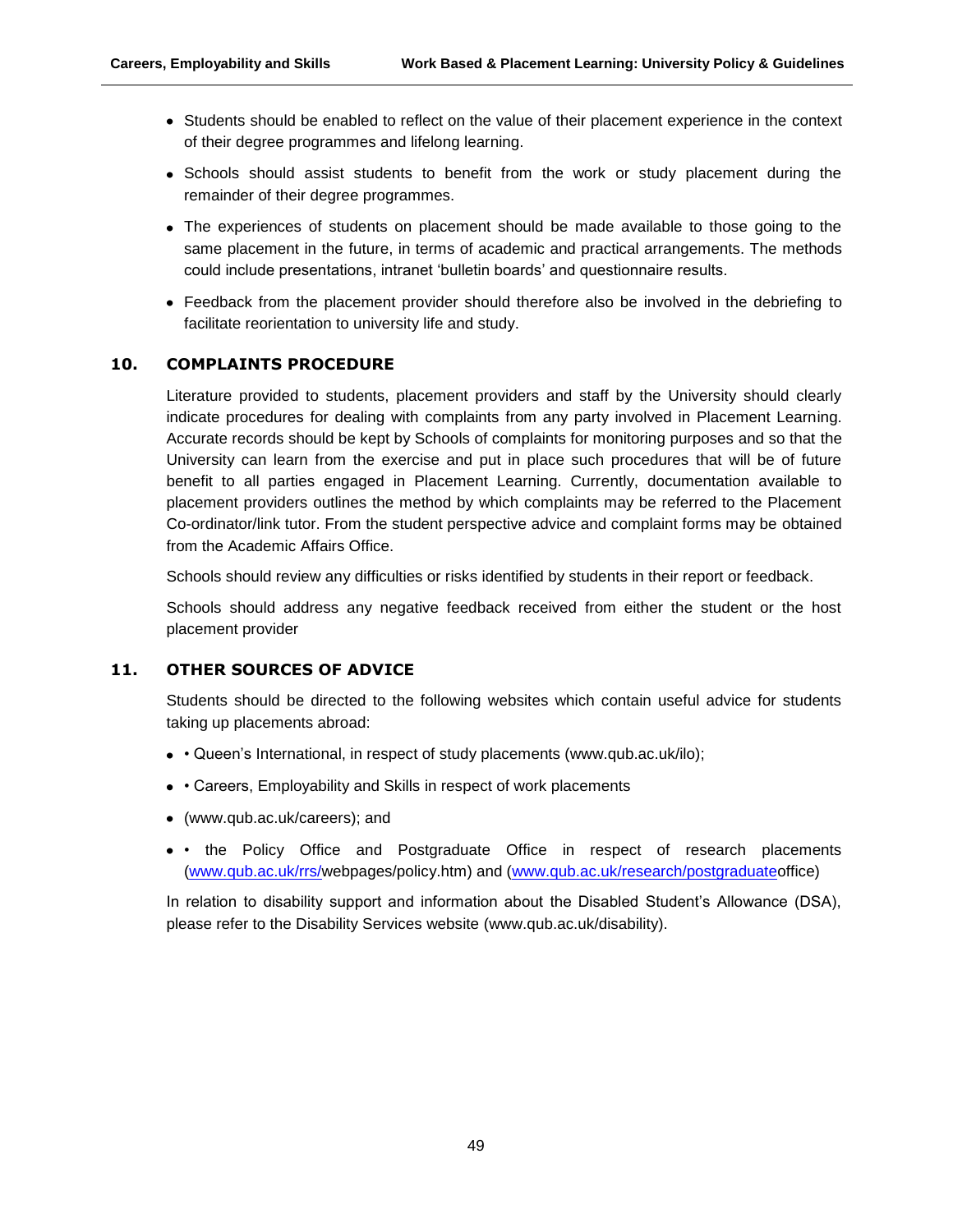#### **APPENDIX 1**

#### QUEEN'S UNIVERSITY BELFAST

## **UNIVERSITY POLICY ON PLACEMENT LEARNING**

Placement Learning is defined in the QAA Code of practice as:

*"A planned period of learning, normally outside the institution at which the student is enrolled, where the learning outcomes are an intended part of a programme of study. It includes those circumstances where students have arranged their own learning opportunity with a placement provider, with the approval of the institution."*

In the context of Queen's, Placement Learning includes work or study placement locally, nationally or internationally, which forms a component of a programme of study leading to an award or qualification and includes:

- Work Based Placements
- Clinical/Professional/Practice Placements
- International Work Placements
- International Study Placements
- Research Placements
- Internships
- Field work

The main objectives of work/study placement programmes are:

- a) To develop employability skills, intellectual skills, linguistic skills, core or key skills, personal attributes and gain insight into how different professions and cultures work.
- b) To consolidate, complement and extend the academic programme and enable the essential integration of clinical/professional practice.
- c) To assist students to evaluate and understand how work/study abroad experience relates to their personal, career and future professional development.
- d) To develop clinical/professional skills and to strengthen the application of theory to practice within the context of the commitment to life long learning and the continuing professional development of the individual.
- e) To enable students to have a positive cultural/academic experience.
- f) To enhance students' familiarity with the world of work and different cultures and enable them to reflect constructively on the experience.
- g) To maintain and develop links between the University, the placement provider and the community.

There are a number of sections of the QAA Code of practice, which support this policy, for example, Section 8: Career education, information and guidance, which stresses the importance of integration, coherence and internal collaboration as part of an institution-wide commitment to preparing students for their future career.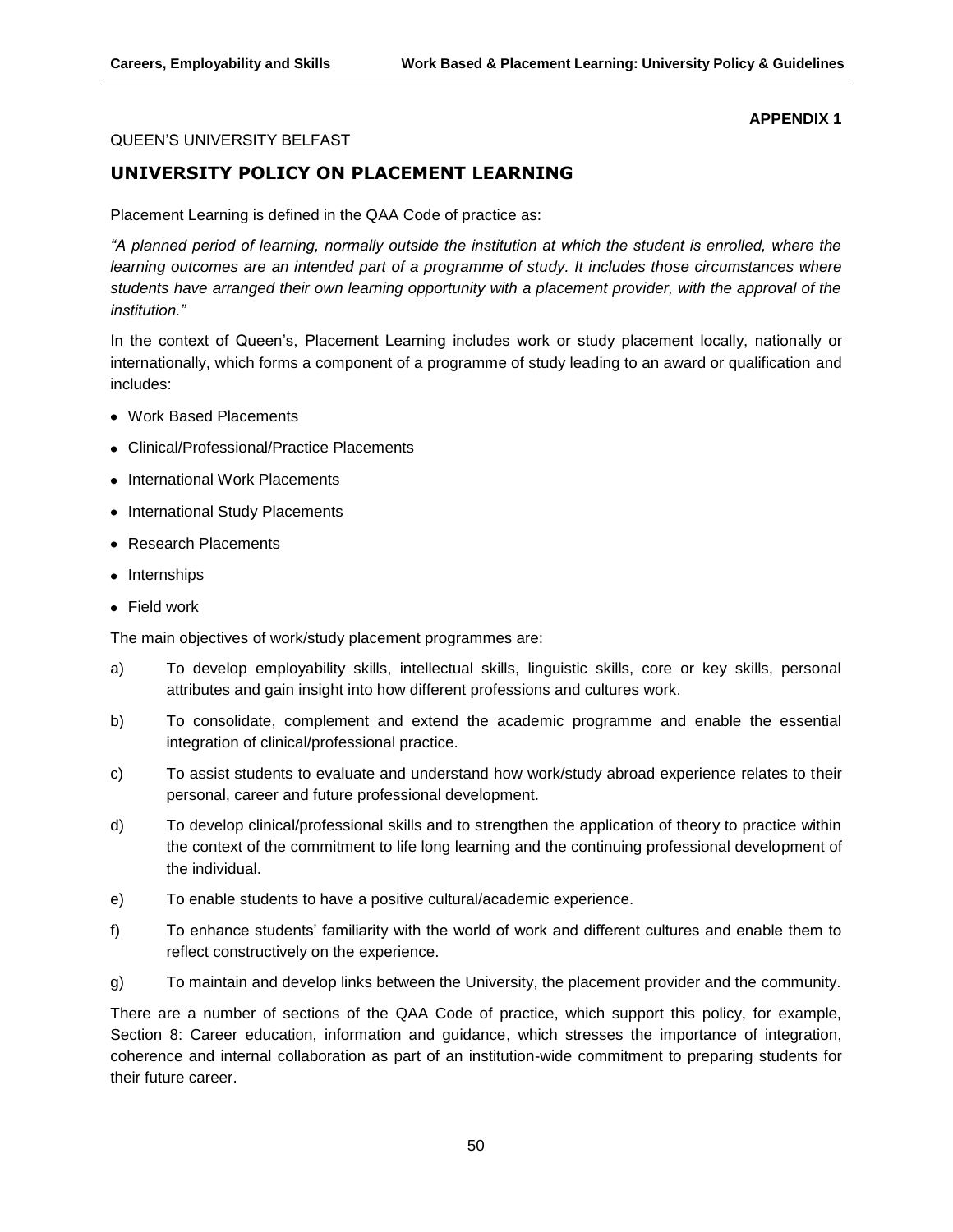This internal collaboration should also be reflected in the institution's Education Strategy and should include links between Career Education, Information and Guidance (CEIG) services and academic departments, personal tutors, admissions tutors, placement tutors, student employment job shops and other student support and welfare services. The University has developed a policy and implementation strategy for CEIG provision in relation to the QAA Code of practice In keeping with Section 3 of the QAA Code of practice: Students with disabilities, it is assumed that Schools should ensure, wherever possible, that students with a disability have appropriate access to placement learning.

The University should ensure that Schools use these documents to support the management and operation of placement learning throughout the University.

To reflect the wide variety of courses, it is envisaged that each School may wish to produce their own placement-learning document, to supplement the University documents.

The University's Policy on Placement Learning is supported by a number of documents including:

- Guidelines for Placement Learning.
- Conditions of participation for work or study outside the UK.
- Conditions of participation for work or study within the UK.
- Risk assessment for establishing placements.

#### **Review of Placement Learning**

In September 2007 the QAA published a new Code of Practice on Work-based and Placement Learning which superseded the initial publication of 2001.

In response to the new Code of Practice, Queen's University, Belfast is in the process of undertaking a review of the current policy and university guidelines on work based and placement learning. The review group is due to report to the Director of Academic and Student Affairs during the first quarter of 2008 with a view to revised guidelines, policies and procedures being available thereafter.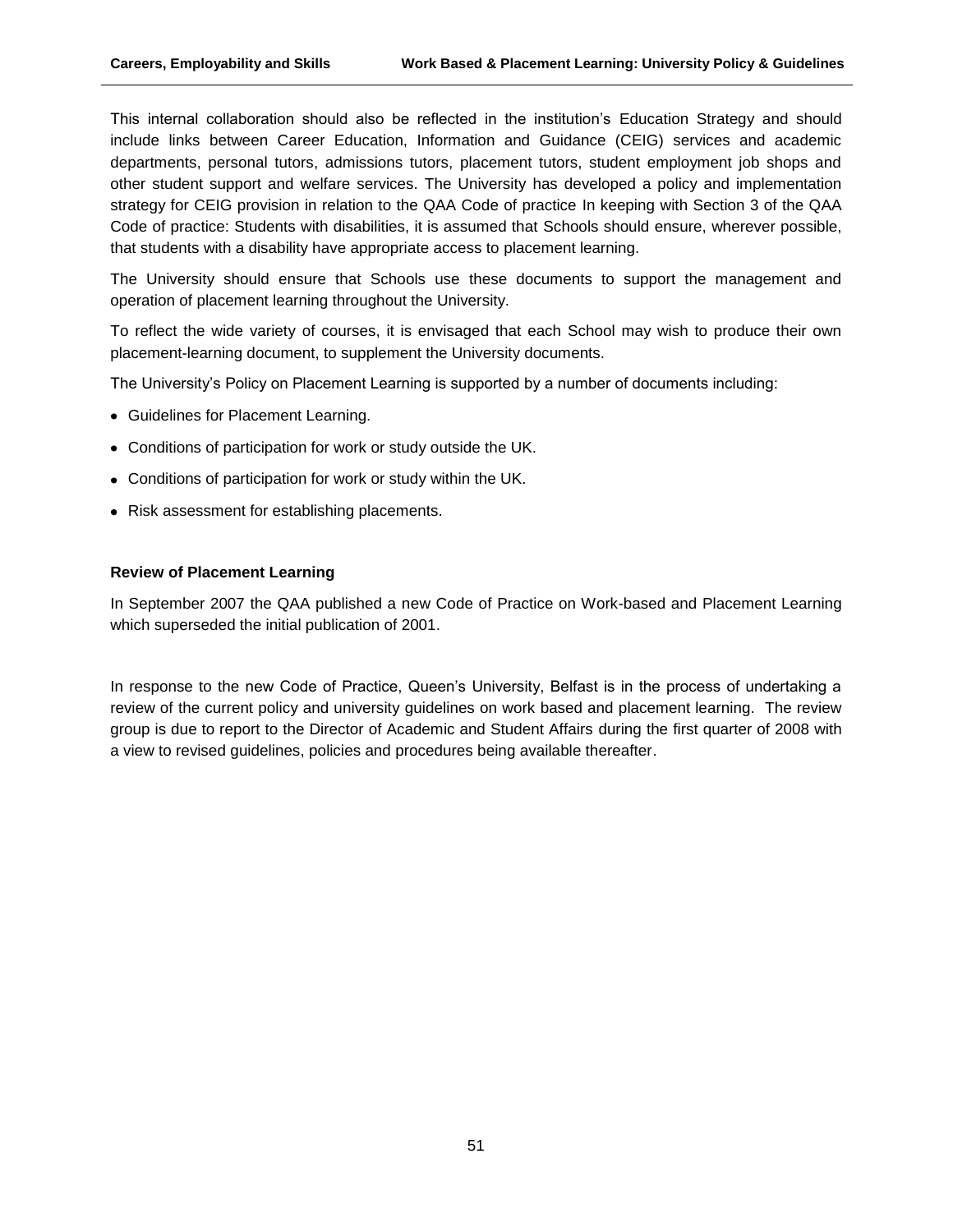#### **APPENDIX 2**

#### QUEEN'S UNIVERSITY BELFAST

# **WORK PLACEMENTS WITHIN THE UNITED KINGDOM: CONDITIONS OF PARTICIPATION**

*Please read this document carefully and sign the Conditions of Participation Declaration (the "Declaration") where indicated. Return the signed Declaration to the Placement Co-ordinator in your School. You should retain a copy for your records.*

This document relates primarily to work placements within the UK. All references to the University are references to Queen's University Belfast.

- 1. The University wishes your work placement to be beneficial and so, while the University has made a judgment as to the suitability of the host employer and the work placement opportunities it has to offer, you must also satisfy yourself in advance that the host employer and proposed placement is acceptable to you. If you have any concerns about your proposed host employer, you should raise these in advance with the member of staff at the University responsible for organising your placement.
- 2. Before arriving at the host employer you must undertake any programme of preparation offered by the University and attend pre-departure preparation or briefing meetings of which you are notified. Students for whom English is not their native language may be required to reach a prescribed level of linguistic competence prior to commencement.
- 3. Whilst the University is insured to cover its legal liability for claims arising from injuries where the negligence of the Institution or its employees can be established, it does not provide Personal Accident insurance for students. Students are required to make their own arrangements in this respect.
- 4. Firms and organisations with whom students are placed should have both Public and Employers liability insurance in place to cover their liability for negligence in the event of a student being injured. The School Placement Co-ordinator must ensure that this is complied with before placements are arranged.
- 5. The University does not accept liability for loss and/or damage to personal property, and students are required to make their own insurance arrangements in this respect.
- 6. The University does not accept liability for third party claims arising out of the use by students of their own vehicles for course trips and travel to placements. Students must therefore inform their own individual insurance company/broker and have policies adjusted to reflect vehicle use outside the standard "social and domestic" cover.
- 7. You should be aware of any health requirements or vaccinations that should be undertaken prior to beginning your placement (particularly in the case of clinical placements). It is your responsibility to ensure that you can comply with these requirements and that you receive the appropriate vaccinations. The University reserves the right to request proof of compliance in both regards prior to your departure. You should seek medical advice regarding any pre-existing medical condition or disability, and inform your School Placement Co-ordinator so that, where applicable, appropriate arrangements may be made with the host employer.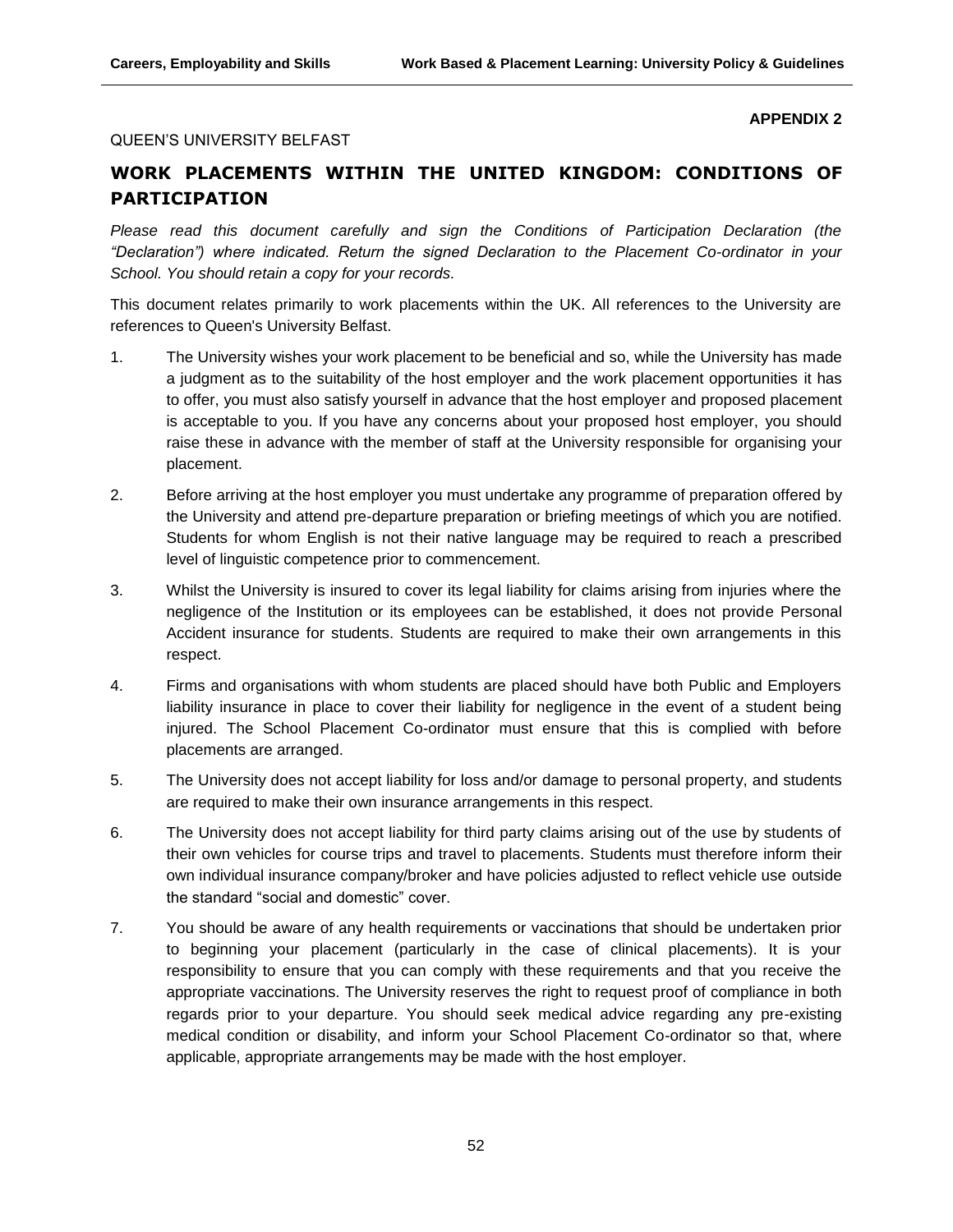- 8. While the University and host employer may provide assistance to ensure that suitable accommodation is secured, the final responsibility for making such arrangements and paying the necessary rent will be yours.
- 9. The University will notify you of potential sources of financial assistance available to students who undertake work placements. Please note that by signing the attached Declaration you acknowledge that the sole responsibility for financing your placement lies with yourself, and is not the responsibility of the University.
- 10. You will be informed of the names of staff at both the University and the host employer as main points of contact. If the University has not notified you of these names, then ensure that you request this information before beginning your placement.
- 11. The University would remind you that during your work placement you will be an ambassador for the University and must conduct yourself accordingly at all times. Any disciplinary procedure which may be invoked against you by the host employer may, therefore, also result in disciplinary action being taken by the University. You must at all times adhere to any procedures, rules or codes of conduct of which you are notified either by the University or the host employer.
- 12. Following arrival at the host employer you must participate in any induction programme required by the employer so that you are familiar with the policies and procedures applicable to you during the placement.
- 13. You are required to report to the University to confirm commencement of the placement, and to give brief information on your role, job content, responsibilities and hours of work, and a report on the initial stages of work.
- 14. If you have any queries relating to your placement following arrival, you should raise these with the designated contact at the host employer. You are expected to contact your School Placement Co-ordinator at the University, should any work-related or pastoral problems arise. While every effort has been made to ensure that the work placement offered by the host employer is appropriate, you are required to inform the University immediately if you have any concerns in this regard.
- 15. In addition to the projects you may undertake during work placement, you may be required to submit work in the form of a dissertation, other written work or an oral examination on return to the University.
- 16. To monitor your progress the University will maintain regular contact with you (through email or other channels) during your work placement. There will also be a clear schedule for submission of any learning material or progress forms. You will be responsible for ensuring that you acknowledge such contact and comply with the schedule.
- 17. Upon return to the University you will be required to provide a brief practical report on the experience. You may also be required to attend an interview to help with the assimilation of your experience, ease your return to the University, and provide information to the University on the host employer.
- 18. While the University will use all reasonable endeavours to ensure that the work placement arrangements are fulfilled as described, it reserves the right to make variations to the location or the programme, and in certain circumstances to suspend or cancel the arrangement. The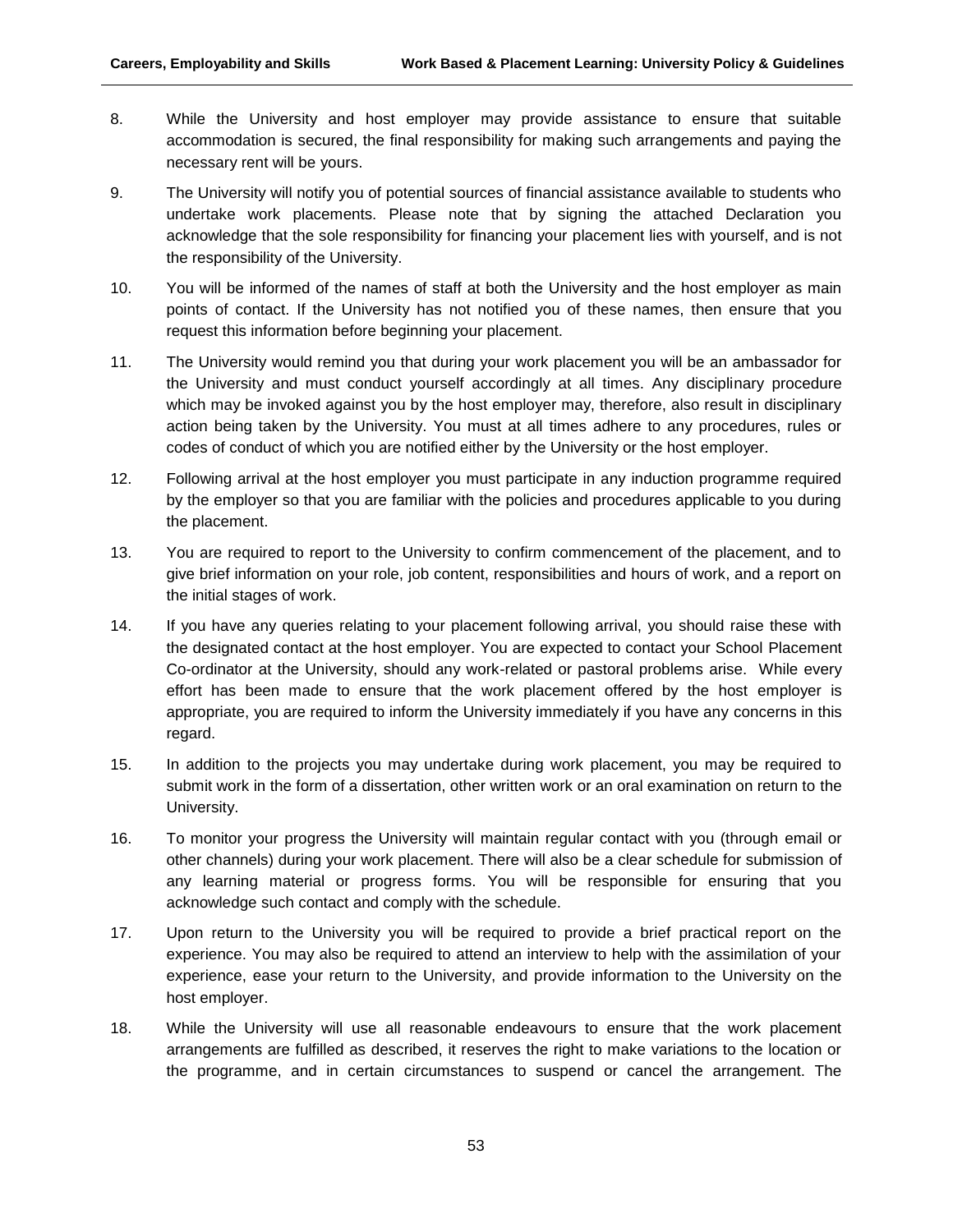University will endeavour to provide as much notice of any such changes as is reasonably practical in the circumstances.

- 19. By signing and returning the attached Declaration (WP-UK1) you are acknowledging receipt not only of the information contained in this document but also of:
	- 19.1 a pre-departure agreement detailing the work placement to be followed while with the host employer and the nature of any project work to be undertaken (either a Work Placement Agreement or a Clinical Placement Agreement) (Appendix 5);
	- 19.2 a confirmation of arrival form which you undertake to sign and return to the University following your arrival at the host employer (WP-UK2);
	- 19.3 a change of address form (WP-UK3);
	- 19.4 a Health and Safety checklist for Employers (for information only) (WP-UK4 and WP-UK5) and a Student Health and Safety checklist which you undertake to complete within two weeks (WP-UK6);
	- 19.5 contact numbers in case of emergency (WP-UK7); contact details of host employer (WP-UK8);
	- 19.6 a Confirmation of Work Placement Completion form (WP-UK9).

COPIES OF ALL RELEVANT FORMS ARE ATTACHED FOR YOUR USE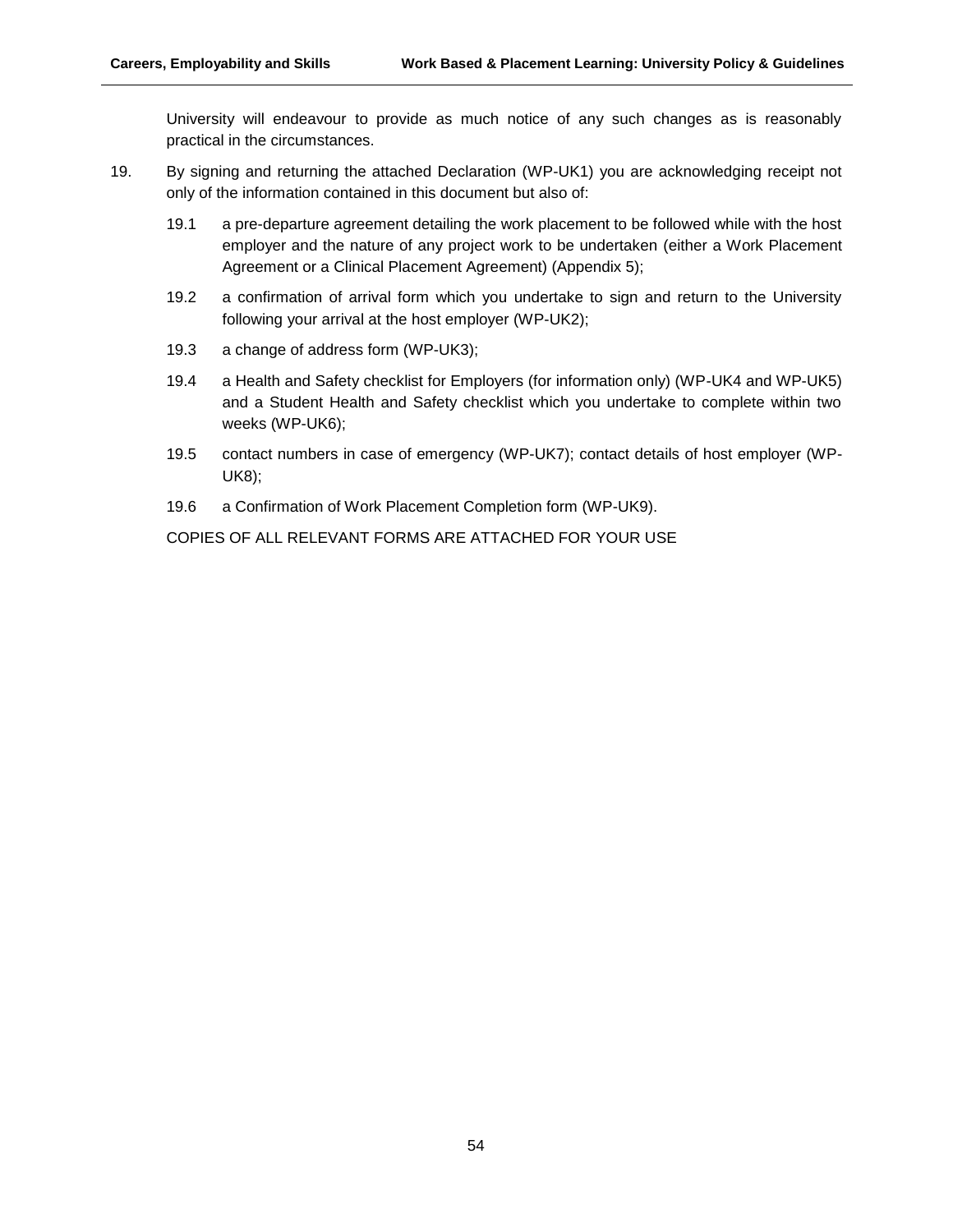#### **APPENDIX 3**

#### QUEEN'S UNIVERSITY BELFAST

# **WORK OR STUDY PLACEMENTS OUTSIDE THE UNITED KINGDOM: CONDITIONS OF PARTICIPATION**

*Please read this document carefully and sign both copies of the Conditions of Participation Declaration (the "Declaration") where indicated and return one copy to the Placement Co-ordinator in your School and the other to the International Office. You should retain a copy for your records.*

This document relates primarily to periods of study or project work. Where the period to be spent outside the United Kingdom is for the purpose of work placement, you may be required to sign additional forms. Please contact your School Placement Organiser. All references to the University are references to Queen's University Belfast. **All references to the host institution are to the institution you will be attending while studying abroad or, in the case of work placement, your employer.**

- 1. The University wishes your international study or work experience to be beneficial and so, while the University has made a judgment as to the suitability of the host institution and the courses/work placement it has to offer, you must also satisfy yourself in advance that the host institution and proposed placement is acceptable to you. If you have any concerns about your proposed host institution, you should raise these in advance with the member of staff at the University responsible for organising your placement.
- 2. Before arriving at the host institution you must undertake any programme of preparation offered the University and attend pre-departure preparation or briefing meetings of which you are notified. You may be required to reach a prescribed level of linguistic competence prior to departure.
- 3. You should be aware of any health requirements for the location of your host institution or of vaccinations that should be undertaken prior to departure. It is your responsibility to ensure that you can comply with these requirements and that you receive the appropriate vaccinations. For further information visit **www.fitfortravel.scot.nhs.uk**. The University reserves the right to request proof of compliance in both regards prior to your departure. You should seek medical advice regarding any pre-existing medical condition or disability, and inform your School Placement Organiser so that, where applicable, appropriate arrangements may be made in the host institution.
- 4. You must consult the Foreign & Commonwealth Office website at www.fco.gov.uk and read the *Country Advice & Tips* for your country of destination. If you are unable to access this website, the International Office will provide a copy for you on request.
- 5. Whilst the University is insured to cover its legal liability for claims arising from injuries where the negligence of the Institution or its employees can be established, it does not provide Personal Accident, Health or Travel Insurance for students, therefore, students are required to make their own arrangements in this respect.
- 6. The University does not accept liability for loss and/or damage to personal property, and students are required to make their own insurance arrangements in this respect.
- 7. While the University and host institution may provide assistance to ensure that suitable accommodation is secured, the final responsibility for making such arrangements and paying the necessary rent will be yours.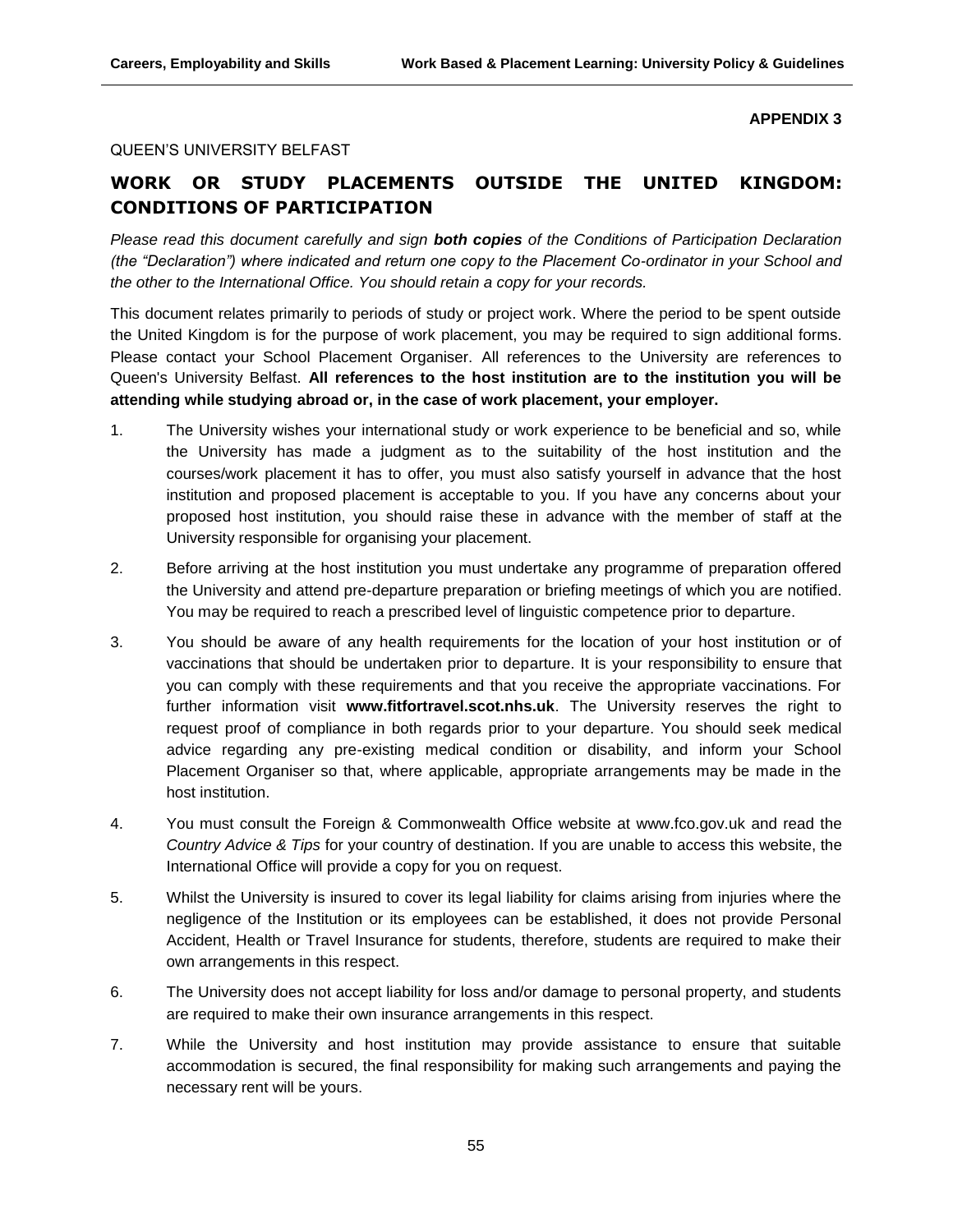- 8. The University will notify you of potential sources of financial assistance available to students who undertake study or work abroad. Please note that by signing the attached Declaration you acknowledge that the sole responsibility for financing any period at the host institution lies with yourself, and is not the responsibility of the University.
- 9. You will be informed of the names of staff at both the University and the host institution as main points of contact. If the University has not notified you of these names, then ensure that you request this information before departure.
- 10. The University would remind you that during the period abroad you will be an ambassador for the University and must conduct yourself accordingly at all times. Any disciplinary procedure which may be invoked against you by the host institution may, therefore, also result in disciplinary action being taken by the University. You must at all times adhere to any procedures, rules or codes of conduct of which you are notified either by the University or the host institution.
- 11. Following arrival at the host institution you must participate in any induction programme required by the host institution so that you are familiar with the policies and procedures applicable to you during the period.
- 12. You are required to report to the University on completion of initial enrolment at the host institution by providing a finalised Learning Agreement and confirmation of arrival, and giving brief information on content, hours and assessment arrangements, or, in the case of work placements where projects are being undertaken, report on the initial stages of work.
- 13. If you have any queries relating to your placement following arrival, you should raise these with the designated contact at the host institution/employer. You are expected to contact your School Placement Organiser at Queen's University, should any academic or pastoral problems arise and you are responsible for doing so. While every effort has been made to ensure that the courses/work placement offered by the host institution are appropriate, you are required to inform the University immediately if you have any concerns in this regard.
- 14. For study placements, note that marks sent from the host institution will be subject to the scrutiny of a University Board of Examiners and will normally be subject to conversion into the Queen's marking system.
- 15. In addition to the lecture courses and assessments you undertake at the host institution or the projects you undertake during work placement, you may be required to complete work in the form of a dissertation, other written work or an oral examination on return to the University.
- 16. To monitor your progress the University will maintain regular contact with you (through email or other channels) during your period of study or work outside the UK. There will also be a clear schedule for submission of any study material or progress forms. You will be responsible for ensuring that you acknowledge such contact and comply with the schedule.
- 17. Upon return to the University you will be required to provide a brief practical report on the experience. You may also be required to attend an interview to help with the assimilation of your experience, ease your return to the University, and provide information to the University on the host institution. In addition, Socrates-Erasmus students will be required to complete a report for Queen's International.
- 18. While the University will use all reasonable endeavours to ensure that the study/work placement arrangements are fulfilled as described, it reserves the right to make variations to the location or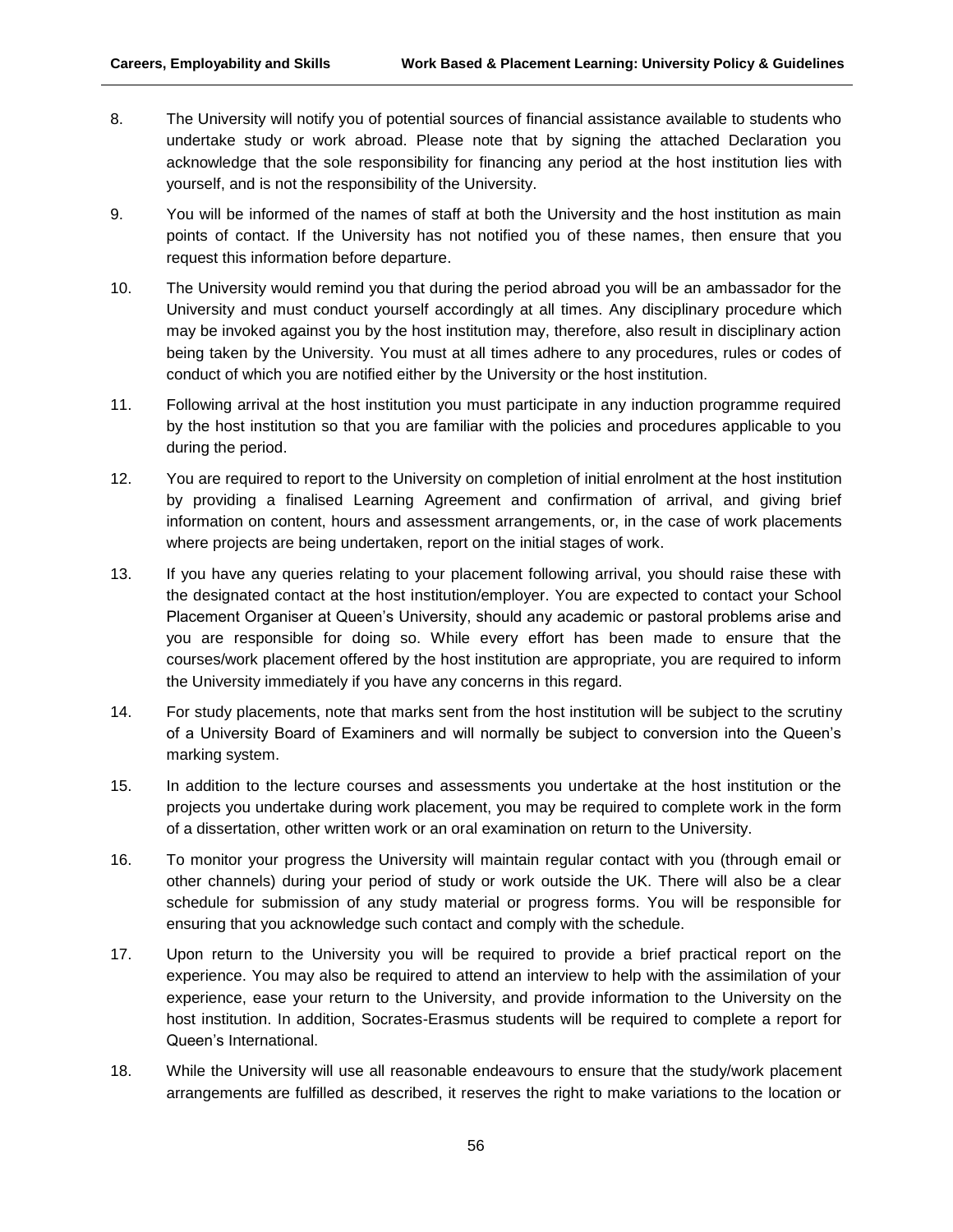the programme, and in certain circumstances to suspend or cancel the arrangement. The University will endeavour to provide as much notice as is reasonably practical in the circumstances of any such changes.

- 19. By signing and returning the attached Declaration (WP-EXUK1) you are acknowledging receipt not only of the information contained in this document but also of:
	- 19.1 a pre-departure agreement listing the areas of study or types of course or work placement to be followed while with the host institution and the nature of any project work to be undertaken (WP-EXUK2 -*Example SOCRATES-ERASMUS Learning Agreement*);
	- 19.2 a confirmation of arrival form which you undertake to sign and return to the University following your arrival at the host location, and the agreed final programme of study (WPEXUK3);
	- 19.3 a change of address form (WP-EXUK4);
	- 19.4 a Health and Safety checklist which you undertake to complete within two weeks (WPEXUK5);
	- 19.5 contact numbers in case of emergency (WP-EXUK6) and (WP-EXUK7 Examples of ERASMUS contacts sheets);
	- 19.6 if required, a mark report sheet which you undertake to return at the end of the study period (WP-EXUK8);
	- 19.7 a departure notification form (WP-EXUK9). The Declaration should be returned at least 1 month before your planned date of departure.

COPIES OF ALL RELEVANT FORMS ARE ATTACHED FOR YOUR USE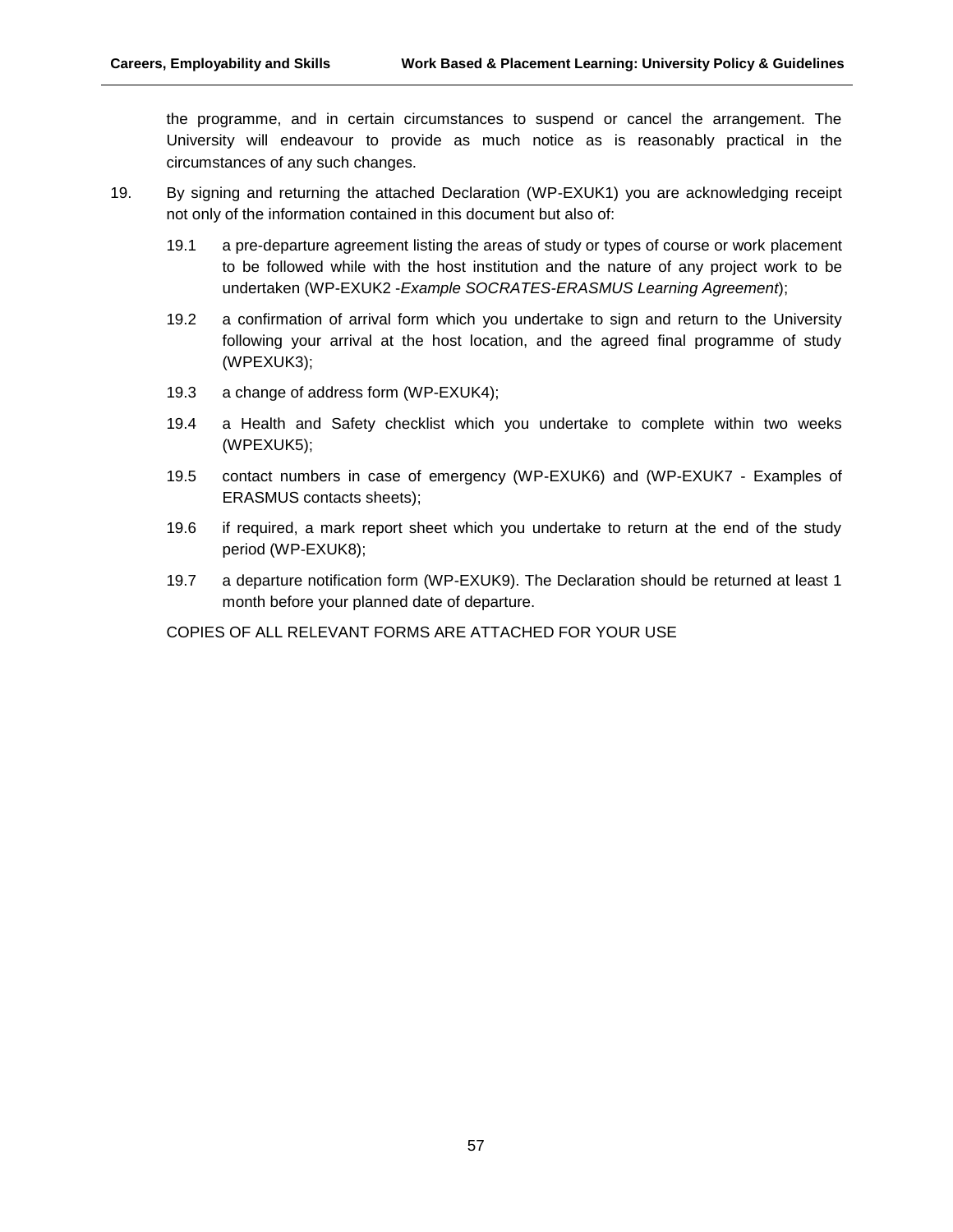#### **APPENDIX 4**

# **Risk Assessment Checklist for Establishing Placements**

All Schools and other units of the University making use of work or study placements (local, national or international) for their students as part of academic degree programmes must ensure that they have fully considered a range of quality assurance issues. The checklist below will assist Schools in this process. There will be an expectation that all new programme proposals which include placements will have addressed the checklist. It will also allow Schools to review current practice and provide those involved in Pathway Review with an additional tool in this process.

- 1. Establishing the Placement
	- (a) How are suitable placement providers selected? What criteria are used for selecting placements?
	- (b) Location is there a particular risk (EU, non-EU Europe, USA etc)?
	- (c) Will the placement provide a safe environment?
	- (d) What is known about the academic status and suitability of the institution?
	- (e) Has a site visit been undertaken by QUB staff?
	- (f) What details of the host's Health and Safety arrangements have been supplied?
	- (g) Has the institution/employer public liability cover?
	- (h) What will the student's status be at the host (student, temporary employee)?
	- (i) What sources of finance are available to the student?
- 2. Selecting the Student
	- (a) Whose responsibility is it to secure the placement (student or School)?
	- (b) How do students choose a placement? Are they given a choice, or are certain placements recommended? Is there a mechanism in place to see if the placement provider and the student are compatible?
	- (c) What steps are taken to ensure as far as possible that the student will be able to cope with an international placement?
- 3. Pre-Departure Information
	- (a) What pre-departure information is provided to the students about the placement, including information about cost e.g. For all placements: • health and safety • personal responsibility • travel/health/possessions insurance • finance available • support for students on placement • occasions when the University will disclaim liability • integration on return to QUB For international placements: • health and safety in-country (eg. copy of FCO country guidance) • immigration requirements • linguistic preparation • academic programme to be undertaken abroad • transfer of credit and marks and contribution to QUB degree
	- (b) What information is provided for the students on the University's expectations of them on placement?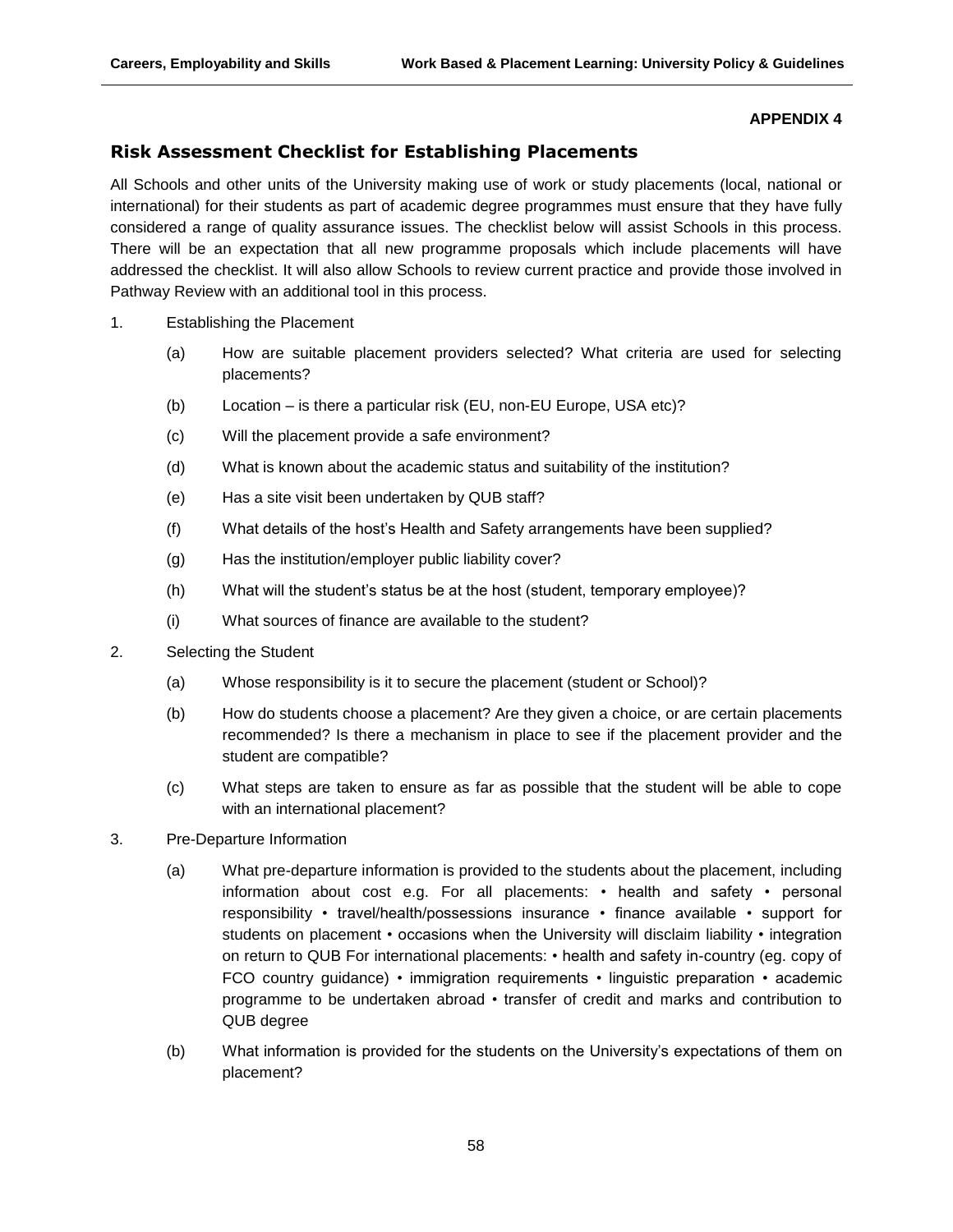- (c) What information/help is provided about finding accommodation and other related student support issues?
- 4. Students with disabilities
	- (a) Does the student require a work needs assessment prior to the placement?
	- (b) If the placement is not a year-out has Disability Services been made aware of the placement so that the DSA may be applied for?
	- (c) If the placement is a year-out has Access-to-Work (N.I.) been applied for in time to benefit from its full capacity?
	- (d) Has the employer been advised of Access-to-Work (N.I.) and how to access it?
	- (e) Has an Access Audit to be carried out with the host organisation?
- 5. Agreement with the Placement Provider
	- (a) Is there a formal agreement or contract between the University and the placement provider which clearly sets out aims and objectives, duties and obligations?
	- (b) In the case of work placements, do key personnel receive an employer information pack?
	- (c) Are there named contact persons at the host institution responsible for managing the placement (these may be different staff for academic and non-academic issues)?
	- (d) What liaison is there between these people and the QUB Placement Co-ordinator?
- 6. During the Placement
	- (a) What level of academic supervision and pastoral support is given to the student by: i) the placement provider; and ii) by the School?
	- (b) Is it clear how (and how often) the student should report back to the School during the placement?
	- (c) How (and how often) should the contact person at the placement report back to the School during the placement?
	- (d) What provision is there for a placement visit and how will it be funded?
	- (e) Is there a complaints/arbitration procedure (both for the student and for the placement provider)?
	- (f) Is there provision for changing the placement if it proves unsuitable?
	- (g) Is the student aware of any financial penalties which he/she may incur through withdrawing from a placement?
	- (h) Has the School a procedure to follow if a student fails either to begin or complete the placement e.g. change of pathway, non-contiguous placement, credit on medical grounds?
- 7. Assessment
	- (a) How will the placement be assessed? Has this been clearly publicised to potential students?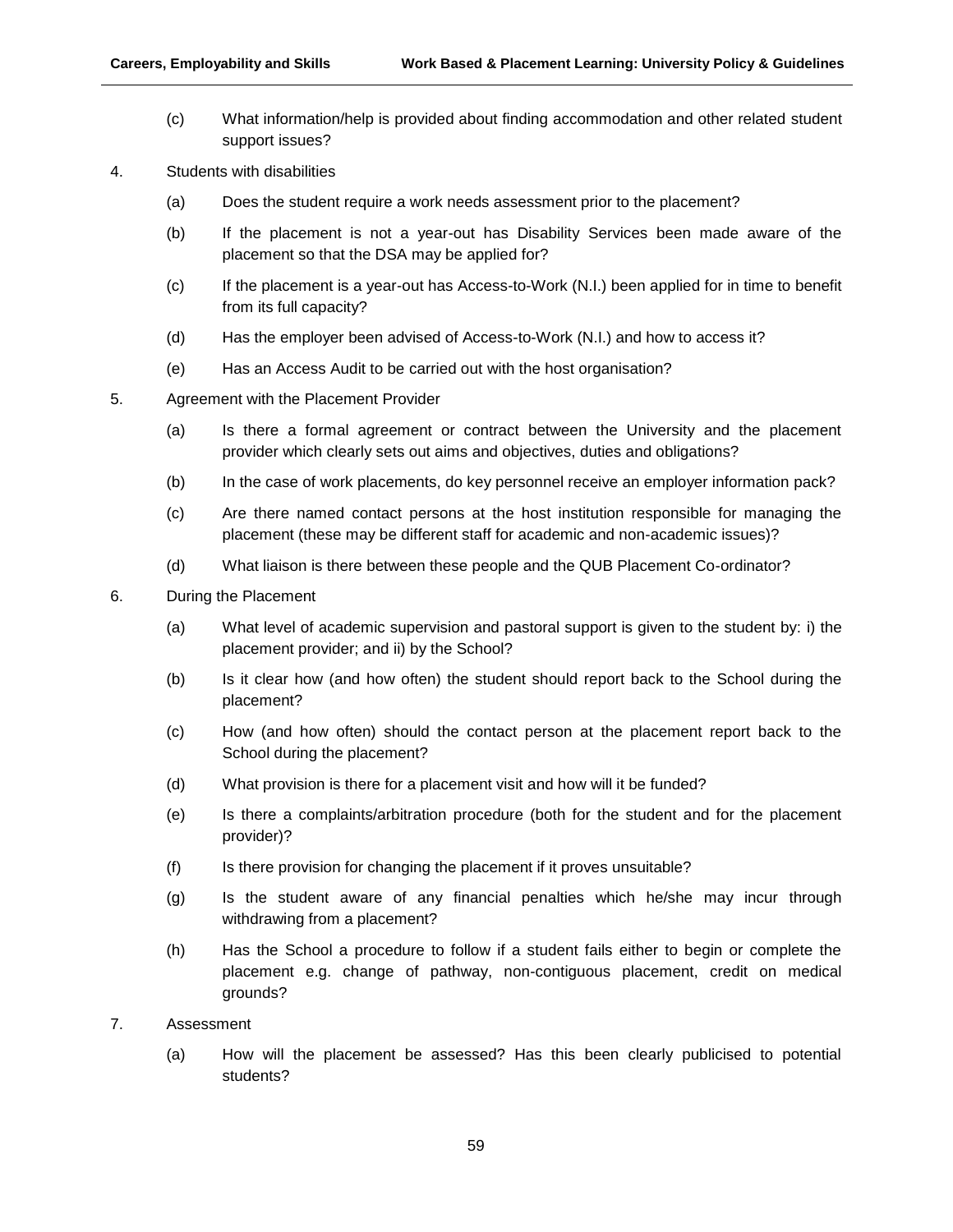- (b) What is the role of the contact person at the placement in the assessment, and is this made clear to both the student and host institution?
- (c) In the case of a study placement, does the host institution use ECTS?
- (d) What system will the School use to convert marks obtained overseas into the QUB marking system, and has this been clearly publicised to students?
- (e) In the case of work placements, what sort of assessment requirement is given to the provider? (*cp. Template Framework for Approval of Work-Based/Placement Learning)* (f) What is the procedure in the case of student appeal against marks?

#### 8. Feedback

- (a) What provision is there for student feedback, particularly to students considering future placements?
- (b) Is there provision for feedback from placement providers?
- (c) How often do placement contact persons meet?
- (d) What provision is there for student de-briefing and re-integration into student life?
- 9. Additional Considerations for Work Placements
	- (a) Does the host employer have suitable Employers Liability and Public Liability insurance cover? Have the employer's insurers been notified of the student placement?
	- (b) Is the student to be fully covered, in all respects, by the employee's insurers?
	- (c) Does the employer have a formal accident/incident reporting procedure?
	- (d) Is there a system in place to ensure that all accidents/incidents involving placement students are reported to the University for information?